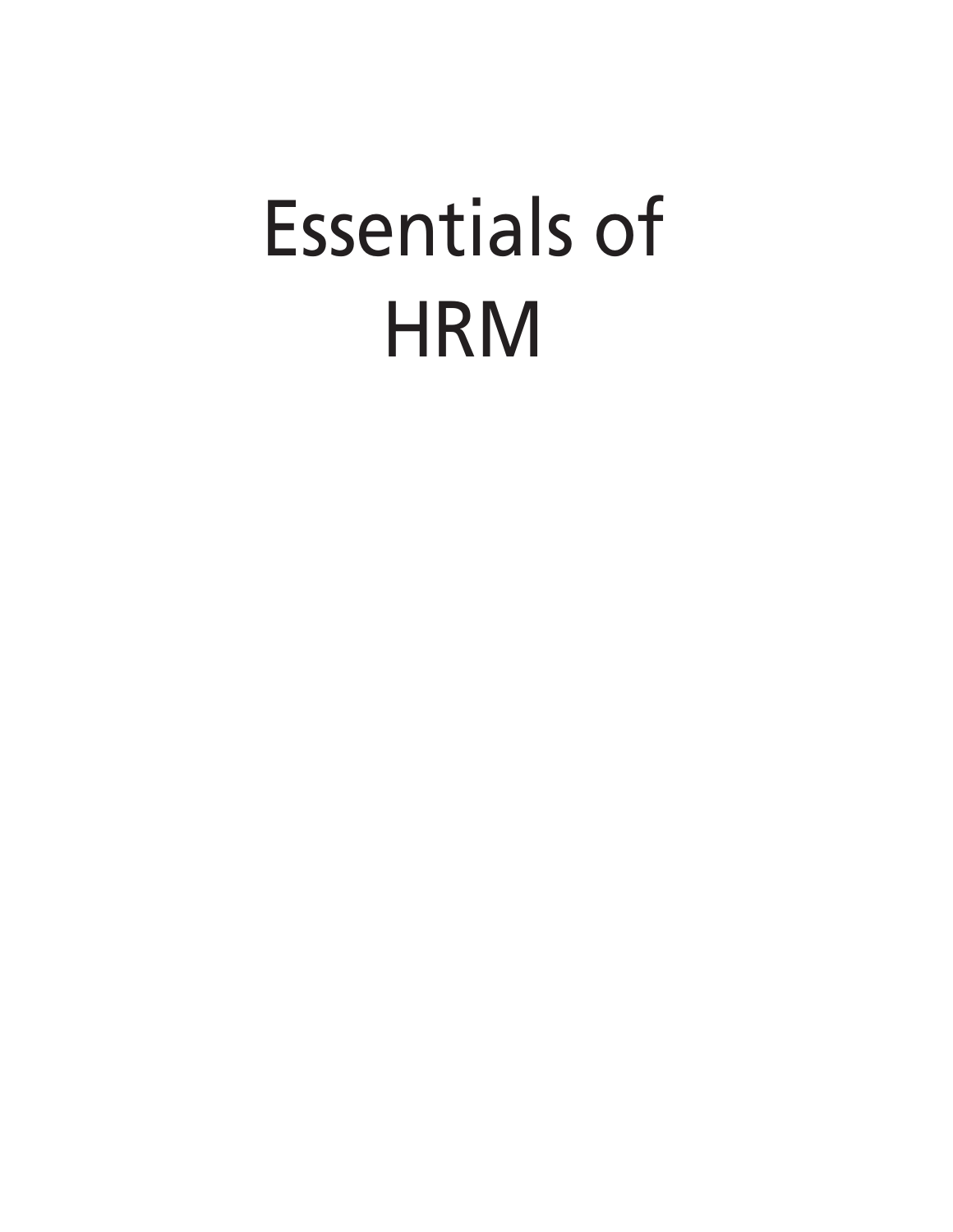©copyright 2015 by Publisher.

Exclusively Distributed by:

This book may not be duplicated in any way without the express written consent of the publisher, except in the form of brief excerpts or quotations for the purposes of review. The information contained herein is for the personal use of the reader and may not be incorporated in any commercial programs, other books, databases, or any kind of software without written consent of the publisher. Making copies of this book or any portion for any purpose other than your own is a violation of copyright laws.

**Limits of Liability/disclaimer of Warranty :** The author and publisher have used their best efforts in preparing this book. The author make no representation or warranties with respect to the accuracy or completeness of the contents of this book, and specifically disclaim any implied warranties of merchantability or fitness of any particular purpose. There are no warranties which extend beyond the descriptions contained in this paragraph. No warranty may be created or extended by sales representatives or written sales materials. The accuracy and completeness of the information provided herein and the opinions stated herein are not guaranteed or warranted to produce any particulars results, and the advice and strategies contained herein may not be suitable for every individual. Neither Publisher nor author shall be liable for any loss of profit or any other commercial damages, including but not limited to special, incidental, consequential, or other damages.

**Trademarks :** All brand names and product names used in this book are trademarks, registered trademarks, or trade names of their respective holders. Publisher is not associated with any product or vendor mentioned in this book.

**Edition :** 2015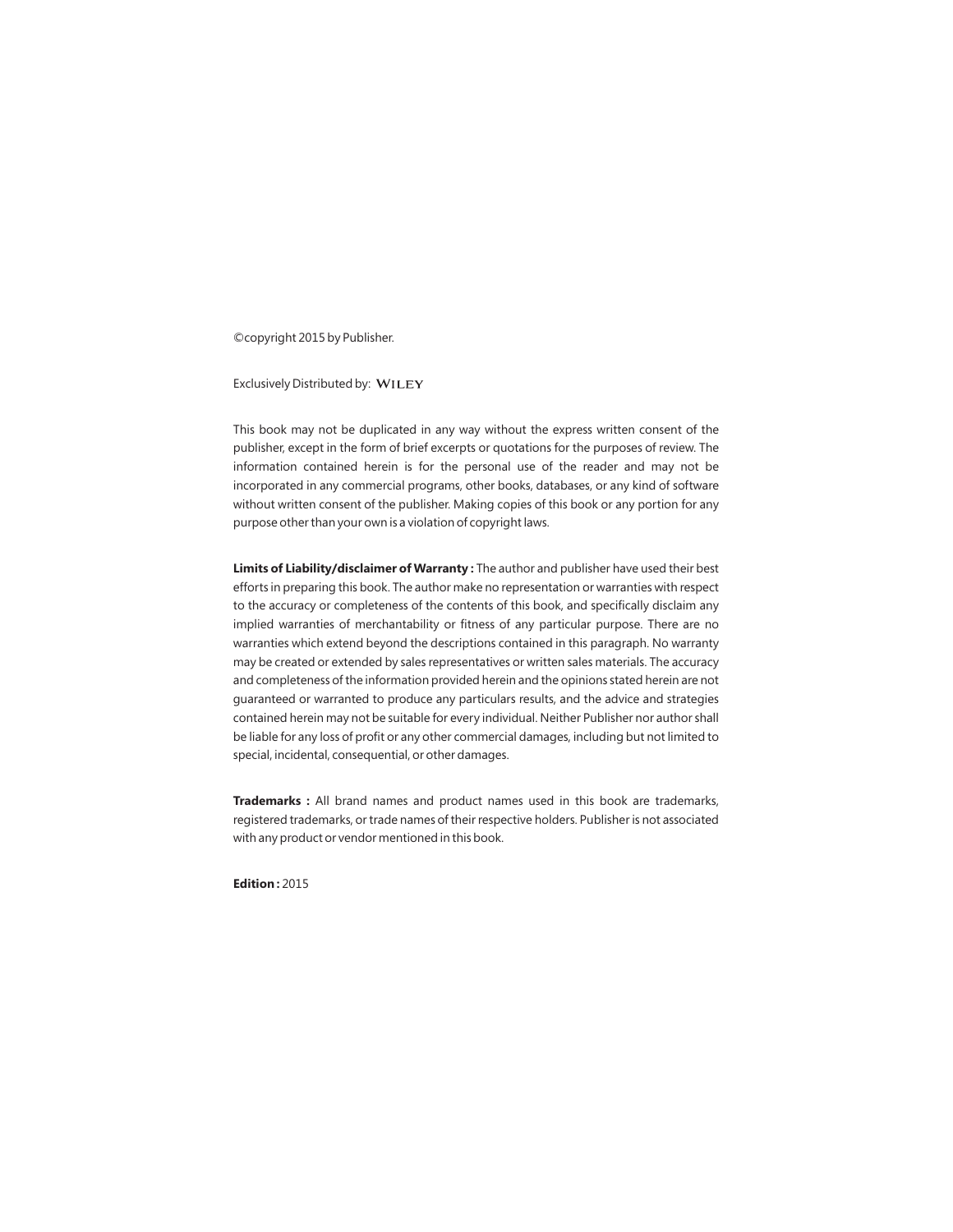# **C ONT E NTS**

| <b>CHAPTER NO.</b> | <b>CHAPTER NAME</b>                              | PAGE NO.     |
|--------------------|--------------------------------------------------|--------------|
| $\mathbf{1}$       | Introduction to Human Resource Management        | $\mathbf{1}$ |
| $\overline{2}$     | Human Resource Planning                          | 19           |
| $\boldsymbol{3}$   | Job Analysis and Job Design                      | 39           |
| $\overline{4}$     | <b>Recruitment and Selection</b>                 | 69           |
| $\mathbf 5$        | <b>Induction and Orientation</b>                 | 99           |
| $6\phantom{1}6$    | <b>Competency Mapping and Assessment Centres</b> | 117          |
| 7                  | <b>Training and Development</b>                  | 137          |
| 8                  | Human Resource Development                       | 159          |
| 9                  | Career Planning and Succession Planning          | 179          |
| 10                 | Performance Management                           | 199          |
| 11                 | Compensation and Rewards                         | 225          |
| 12                 | HR Audit, and Accounting                         | 251          |
| 13                 | <b>Case Studies</b>                              | $\bf 275$    |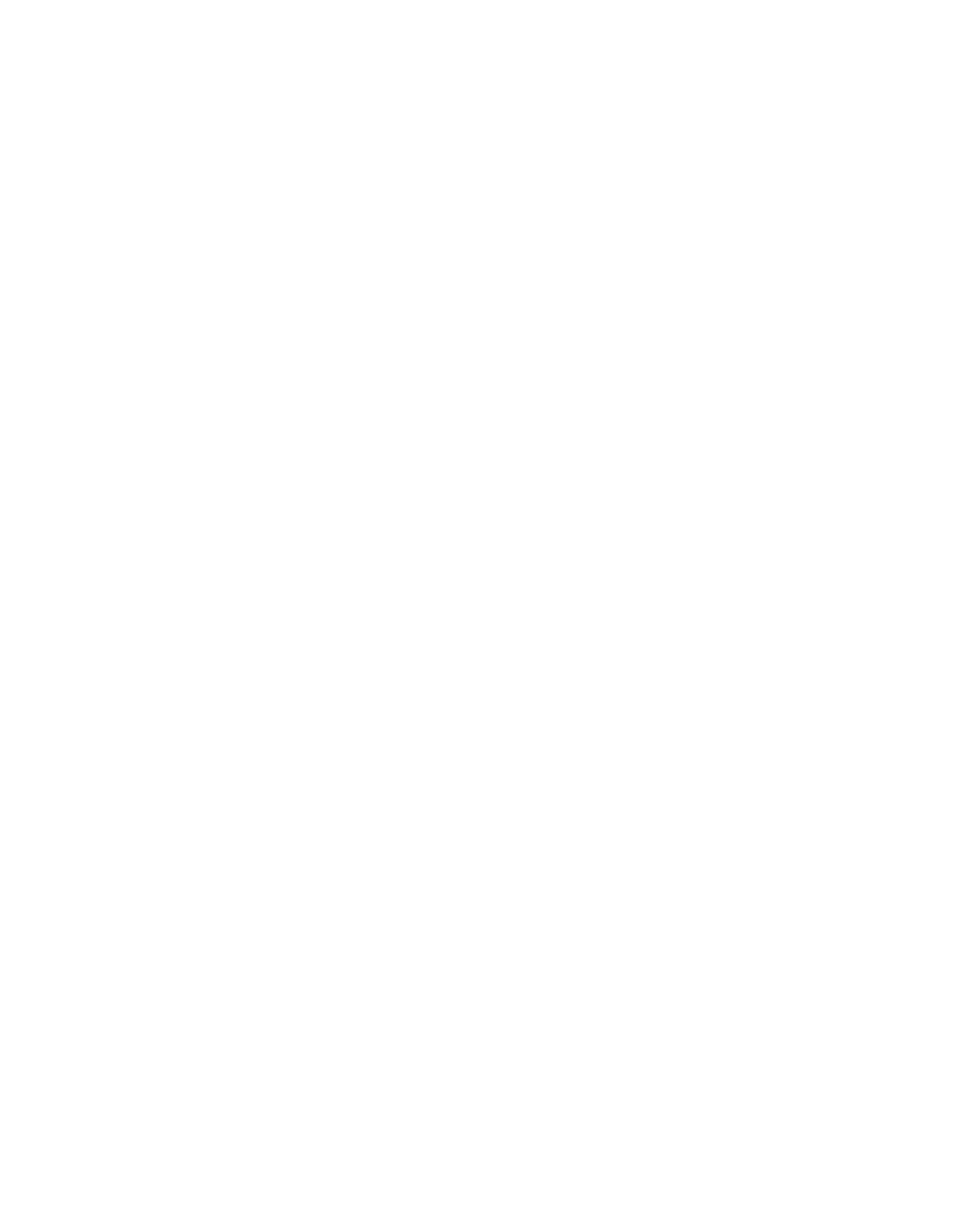

# HR AUDIT, AND ACCOUNTING

**CONTENTS** 

| 12.1   | Introduction                         |  |  |
|--------|--------------------------------------|--|--|
|        |                                      |  |  |
| 12.2   | <b>HR</b> Audit                      |  |  |
| 12.2.1 | Need and Objectives for HR Audit     |  |  |
| 12.2.2 | Role and Significance of HR Audit    |  |  |
| 12.2.3 | Process of HR Audit                  |  |  |
| 12.2.4 | Limitations of HR Audit              |  |  |
|        | <b>Self Assessment Questions</b>     |  |  |
|        | Activity                             |  |  |
| 12.3   | HR Accounting                        |  |  |
| 12.3.1 | Need and Objectives of HR Accounting |  |  |
| 12.3.2 | Scope of HR Accounting               |  |  |
| 12.3.3 | Methods of HR Accounting             |  |  |
| 12.3.4 | Limitations of HR Accounting         |  |  |
|        | <b>Self Assessment Questions</b>     |  |  |
|        | Activity                             |  |  |
| 12.4   | HR Information Systems (HRIS)        |  |  |
| 12.4.1 | Need and Objectives of HRIS          |  |  |
| 12.4.2 | Components of HRIS                   |  |  |
| 12.4.3 | Types of HRIS                        |  |  |
| 12.4.4 | Application of HRIS in HR Management |  |  |
| 12.4.5 | Limitations of HRIS                  |  |  |
|        | <b>Self Assessment Questions</b>     |  |  |
|        | Activity                             |  |  |
| 12.5   | Summary                              |  |  |
| 12.6   | <b>Descriptive Questions</b>         |  |  |
| 12.7   | Answers and Hints                    |  |  |
| 12.8   | Suggested Reading for Reference      |  |  |
|        |                                      |  |  |
|        |                                      |  |  |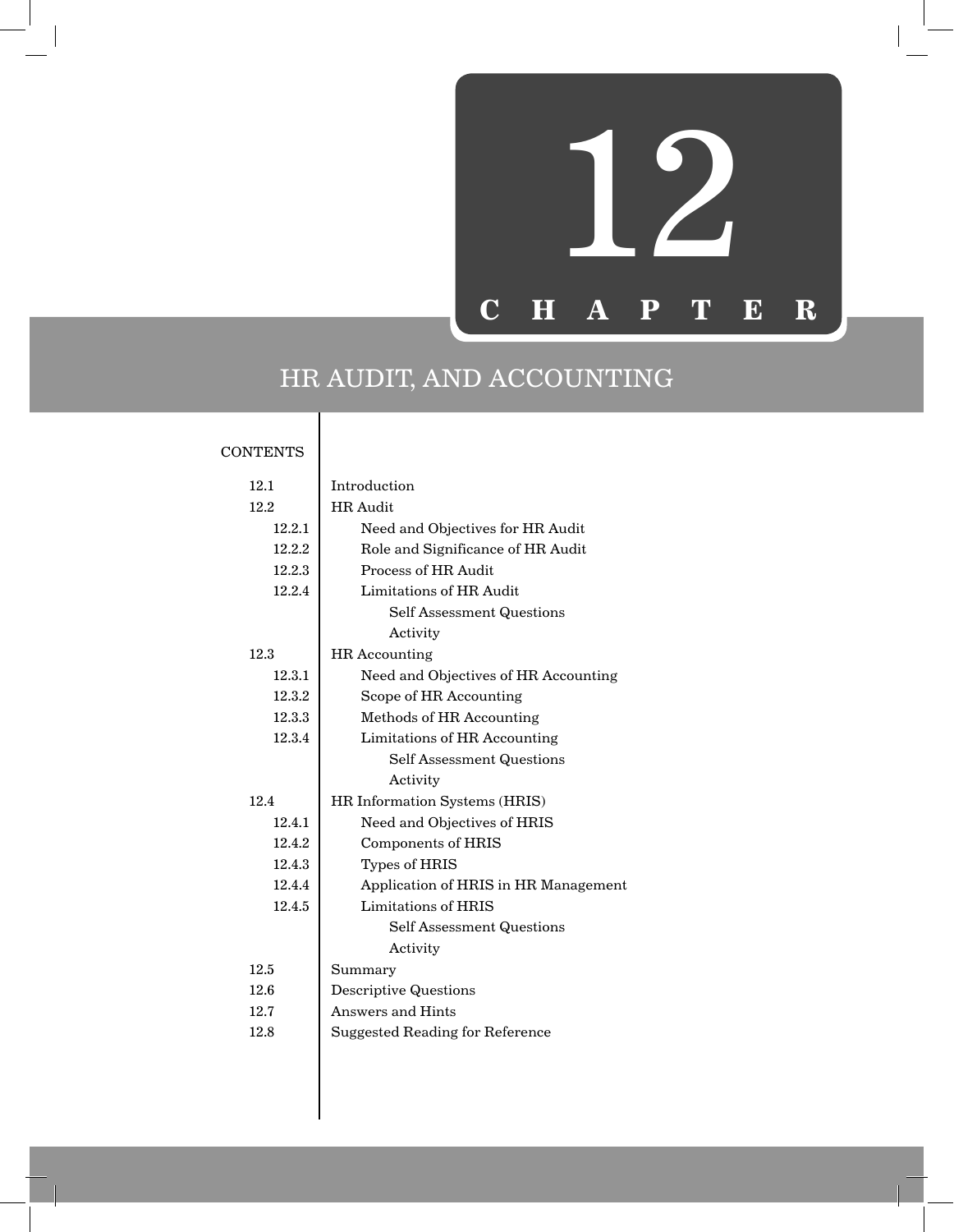## **Introductory Caselet**

#### **HRIS IMPLEMENTATION BY BRISBANE CATHOLIC EDUCATION, AUSTRALIA**

Brisbane Catholic Education (BCE) is a learning community comprising over 130 schools in Australia. There are more than 64,000 young people registered in their schools and colleges from preparatory to 12th standard. BCE has a staff of over 9500 employees. In order to provide effective support to such a large number of employees, BCE required a more efficient HR management system.

In order to improve their human resource, payroll and operations, BCE approached Talent2, an HR solutions and service provider. BCE and Talent2 coordinated together to implement Talent2 HRIS software. BCE selected this software because of its enhanced system capability and great value. Talent2 HRIS provided an online user interface platform called **Web Self Service**, where employees can access relevant human resource information easily. Apart from this, the software also helped BCE with better report generation and knowledge solutions.

The results of the implementation of the new integrated HRIS software were found to be extremely positive as employees were more engaged and actively participated in various events on the online data sharing platform. BCE has collaborated with Talent2 to ensure all customer queries are addressed and effective solutions are provided. Currently, both BCE and Talent2 are involved in further developing and improving their HRIS software product in order to achieve maximum efficiency and return on investment.

In his testimony, Kerry Edwards-Williams, Manager Business Information Services at BCE, stated, "The Web Self Service system has proven the most popular way for staff to interact with the application because of its ease of use and accessibility."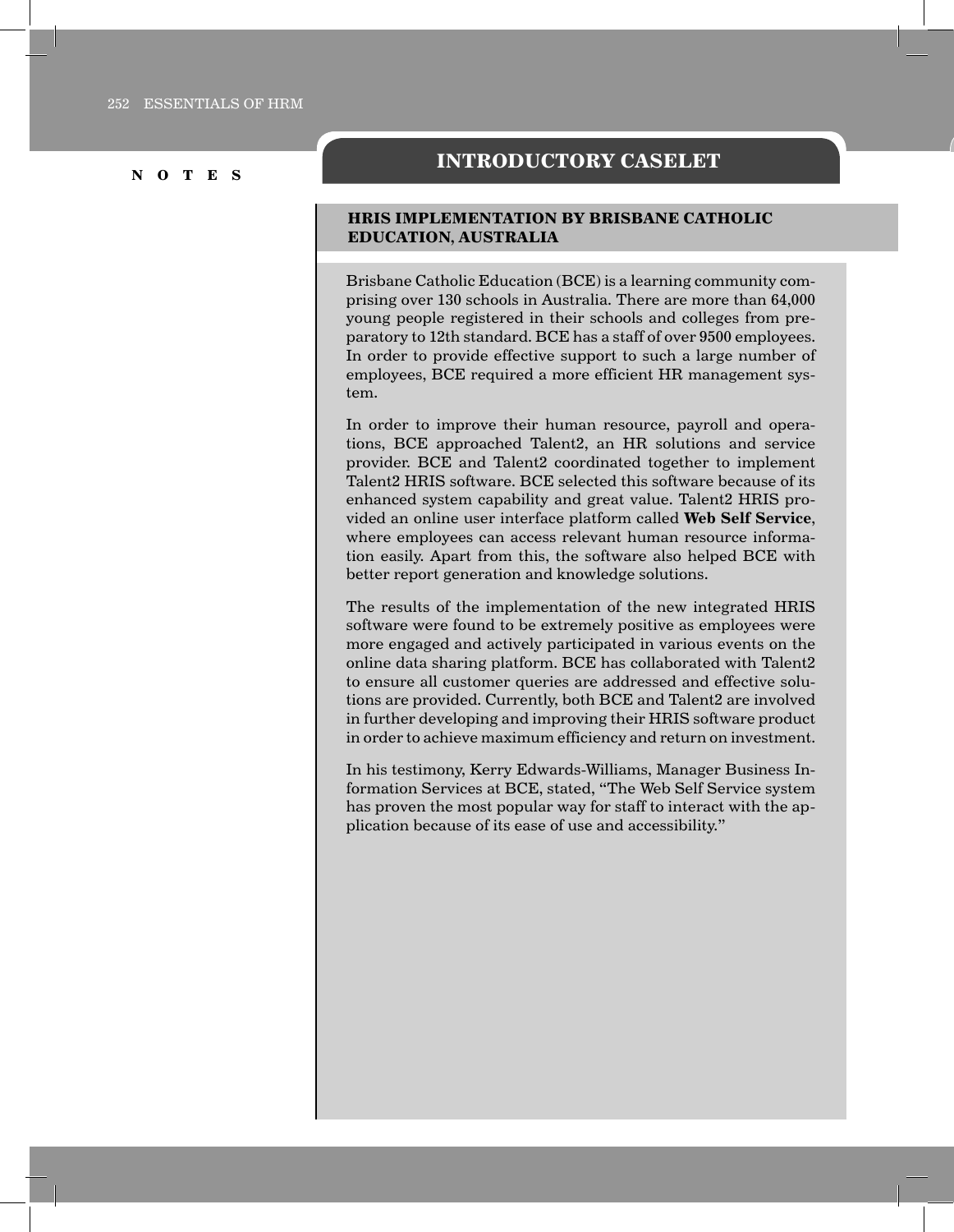#### *C* LEARNING OBJECTIVES

After completing this chapter, you would be able to:

- $\blacktriangleright$  Explain the concept of HR audit
- $\blacktriangleright$  Discuss the process of HR audit
- Explain the concept of HR accounting
- $\blacktriangleright$  Discuss the methods of HR accounting
- $\equiv$  Explain the concept of HRIS
- List the components of HRIS

# **12.1 Introduction**

HR audit is a process of examining and evaluating HR policies, procedures, and practices to determine the effectiveness of the HRM function of an organisation. The main aim of the HR audit is to facilitate the optimum utilisation of human resource and accurate human resource planning in an organisation. HR audit helps organisations in ensuring compliance with all regulatory norms; correcting existing gaps in the HRM function; establishing sound HR policies; and so on. In addition, it enables an organisation to keep pace with changes that take place in the business environment.

HR accounting is an attempt to estimate the cost incurred on employees towards their recruitment, training and development, salaries, and other benefits paid in return for their contribution to organisation's profitability. It aims at calculating the total amount to be spent on acquiring, allocating, developing, and maintaining human resource; making effective decisions related to recruitment, selection, promotions and transfer, retrenchment, etc.

Both the processes HR audit and HR accounting can only be successful if accurate HR information is available. HR information system is a set of interrelated components that collects, stores, processes, generates, and disseminates human resource information for effective decision making. It manages, analyses, and reports of all information related to the employees and HR policies of an organisation. In this chapter, you will study about HR audit, HR accounting, and HR information system in detail.

# **12.2 HR AUDIT**

The term **audit** can be defined as an unbiased examination and verification of an organisation's financial statements, employee records, etc. to determine their accuracy and outline any issues that need to be addressed. An audit can be conducted internally in organisations or by external agencies. Irrespective of the type, an audit aims at providing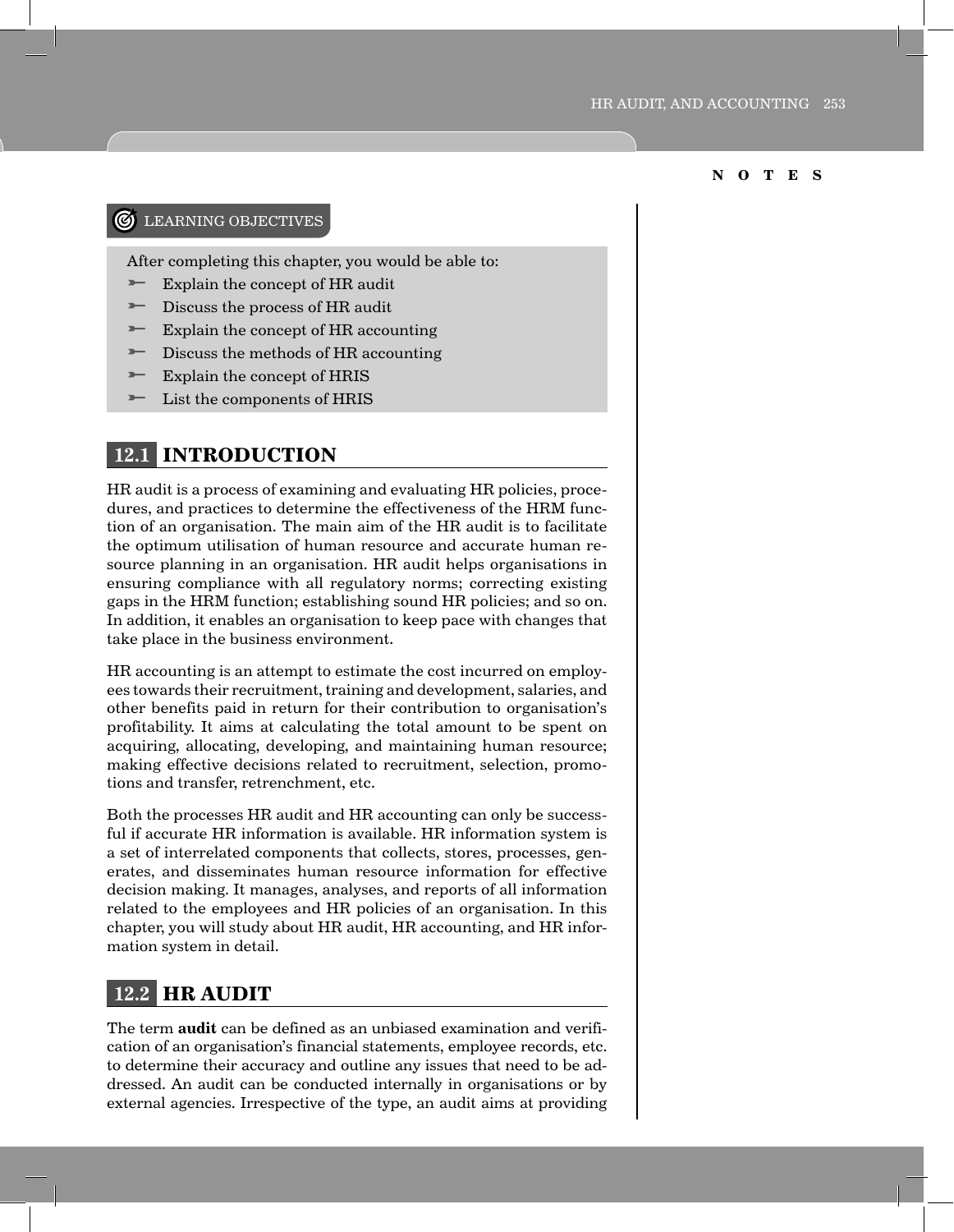recommendations to an organisation in the form of audit reports based on the findings. Similarly, HR audits are conducted in organisations to determine the accuracy of the HRM function of an organisation.

HR audit is a systematic process of examining the policies, procedures, practices, structure, strategies, employee documents, etc. with respect to an organisation's HRM function. It aims to evaluate the strengths, weaknesses, and developmental needs of employees with a view to enhance organisational performance. It helps an organisation to determine the effectiveness of its HRM function. The following are some famous definitions of HR audit:

**Jack J. Phillips** defined HR audit as "an investigative, analytical and comparative process that attempts to reflect the effectiveness of the human resource functions."

**David Campbell et al.** defined HR audit as "an investigation into size, skill, structure, and all other issues surrounding those currently employed by the organisation and its future human resource needs."

According to **Rosemary Harrison**, "HR audit is defined as a way of assessing the nature and impact of human resource development activity at particular points in time."

According to **Eric G. Flamboltz**, "Human Resource Audit is a systematic assessment of the strengths, limitations, and developmental needs of its existing human resources in the context of organisational performance."

HR audit plays a crucial role in an organisation as it helps managers to take decisions on current HR problems so that overall productivity is not affected. Let us now discuss the need and objectives of HR audit.

#### **12.2.1 NEED AND OBJECTIVES OF HR AUDIT**

HR audit is needed to ensure that all HR principles and practices are correctly followed in the organisation. Moreover, it helps organisations to monitor the effectiveness of its HRM function. The following points explain the need for HR audit:

- □ HR audit is performed to determine whether HR objectives are aligned with organisational objectives and employees are committed towards achieving the organisational goals and objectives.
- HR audit is needed to determine whether employees follow organisational standards, maintain discipline, and work as per the organisation's policies.
- HR audit is needed to review the effectiveness of various HR programs, such as selection and recruitment, training and development, and performance appraisal, and improve them.
- $\Box$  HR audit helps to determine whether the HRM function is in compliance with the national and state HR laws.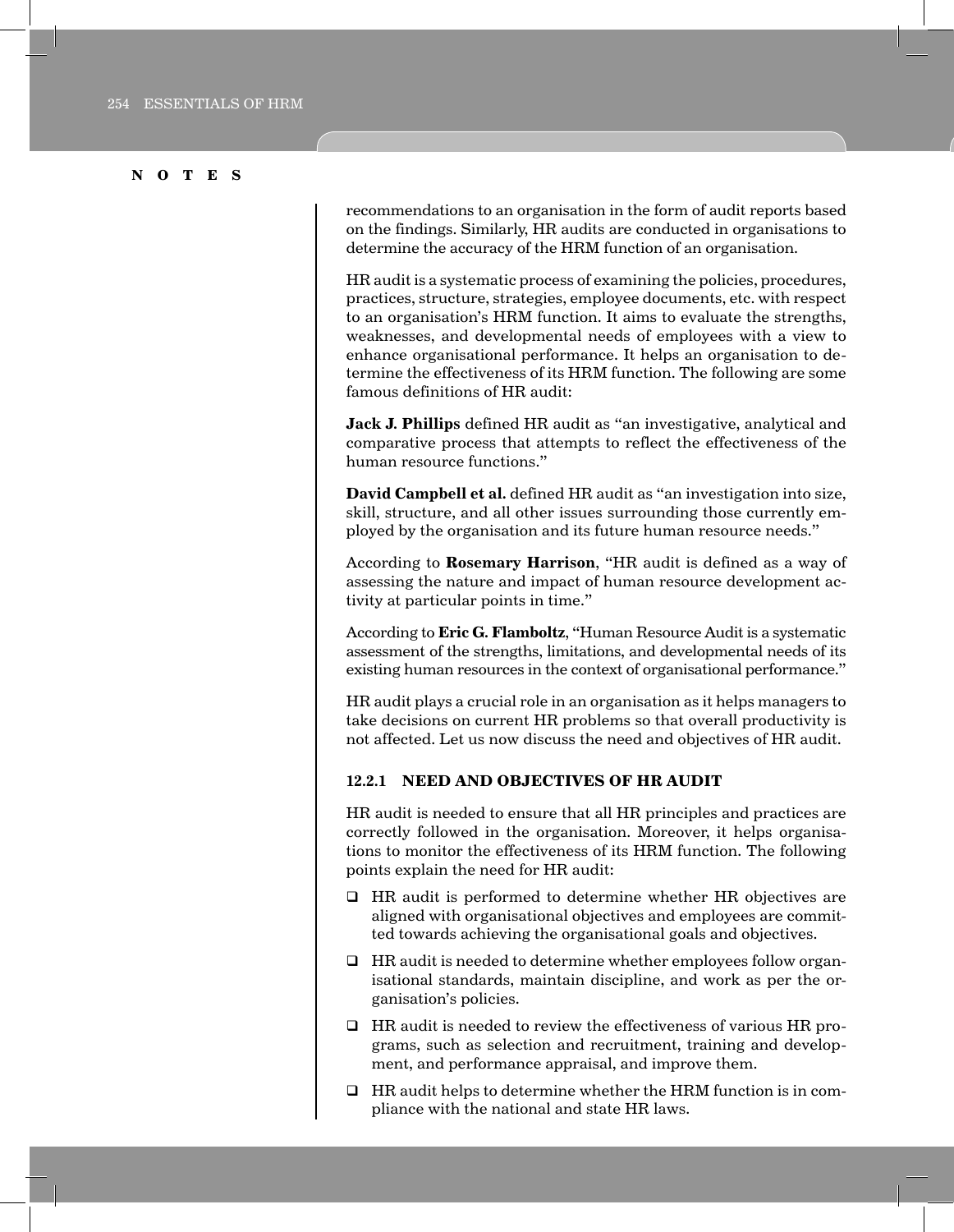- $\Box$  It focuses on identifying gaps or drawbacks in the implementation of policies, rules, regulations, and other practices of the HR department and recommending corrective measures.
- $\Box$  HR audit aims to check all possible documentation with regards to performance appraisal reports, data related to the functions of the HR department, manager feedback reports on employees' performance, etc.

#### **12.2.2 ROLE AND SIGNIFICANCE OF HR AUDIT**

HR audit focuses on identifying and analysing HR issues; suggesting action plans for resolving those issues; and ensuring compliance with HRM guidelines in an organisation. The following points explain the role and significance of HR audit:

- $\Box$  HR audit acts as an important tool to determine the effectiveness of HR policies and procedures.
- $\Box$  HR audit helps to determine any competency gaps in existing employees and identify the requirement for hiring.
- $\Box$  HR audit provides insight into the cost involved in conducting training and development programs, coaching and mentoring sessions, career development programs, etc.
- $\Box$  It plays a crucial role in determining employee needs, for example, whether employees are satisfied, motivated, etc. so that overall organisational productivity can be maintained.

#### **12.2.3 PROCESS OF HR AUDIT**

HR audit is a systematic process that consists of a number of steps. Figure 12.1 shows the steps in the HR audit process:



Figure 12.1: HR Audit Process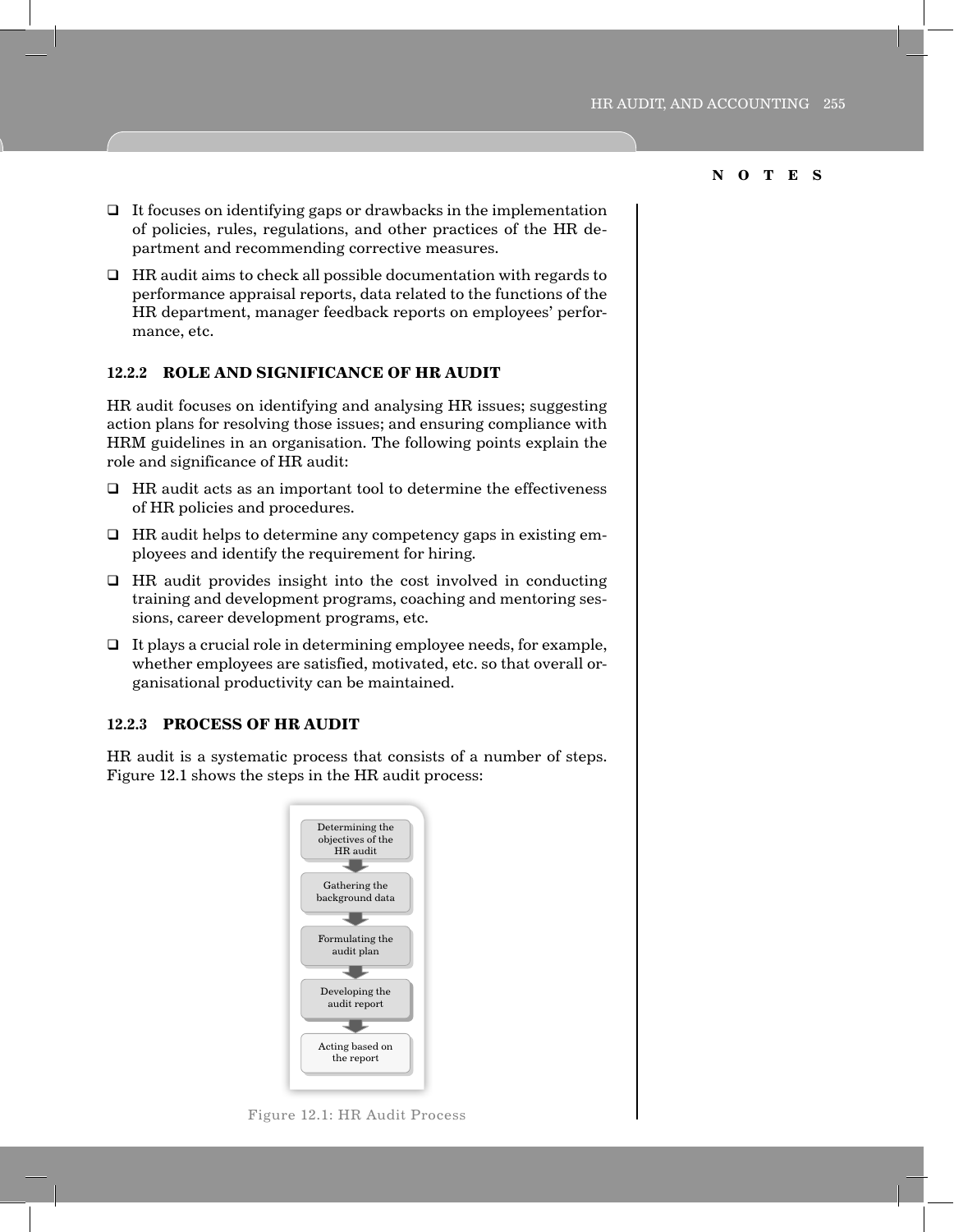Let us discuss these steps in detail.

- 1. **Determining the objectives of the HR audit:** In this step, the objectives of conducting HR audit are determined. These objectives can be to finding out whether HR objectives are aligned with organisational objectives; the HR practices of the organisation effective; and so on.
- 2. **Gathering the background data:** In this step, the auditor collects data about an organisation's internal and external business environment. The data gathered from the internal business environment can be employee details, managers' details, HR policies and plans, organisation's mission, vision and business strategy, etc. On the other hand, the data collected from the external business environment can be market conditions, political and legal changes, socio-economic and cultural changes, current positioning of the organisation in comparison to its competitors, etc. This data can be collected through surveys, interviews, focus groups, observations and document reviews.
- 3. **Formulating an audit plan:** In this step, the auditor prepares a plan on how to start, where to start, what sources to be used, etc. In addition, this step involves deciding the overall budget of the HR audit process and the number of people required for conducting the audit.
- 4. **Developing the audit report:** In this step, the auditor prepares an audit report. This report highlights the strengths of the existing HR system of the organisation and the areas that require improvements. The audit report is used by the organisation in the future for developing new HR policies.
- 5. **Acting based on the report:** This is the final step of the HR audit process wherein organisations take actions based on the recommendations given by the HR auditor. The actions can be redefining HR strategies, restructuring the HR department, changing HR policies, etc.

A sample HR audit checklist generally used by organisations is depicted in Figure 12.2: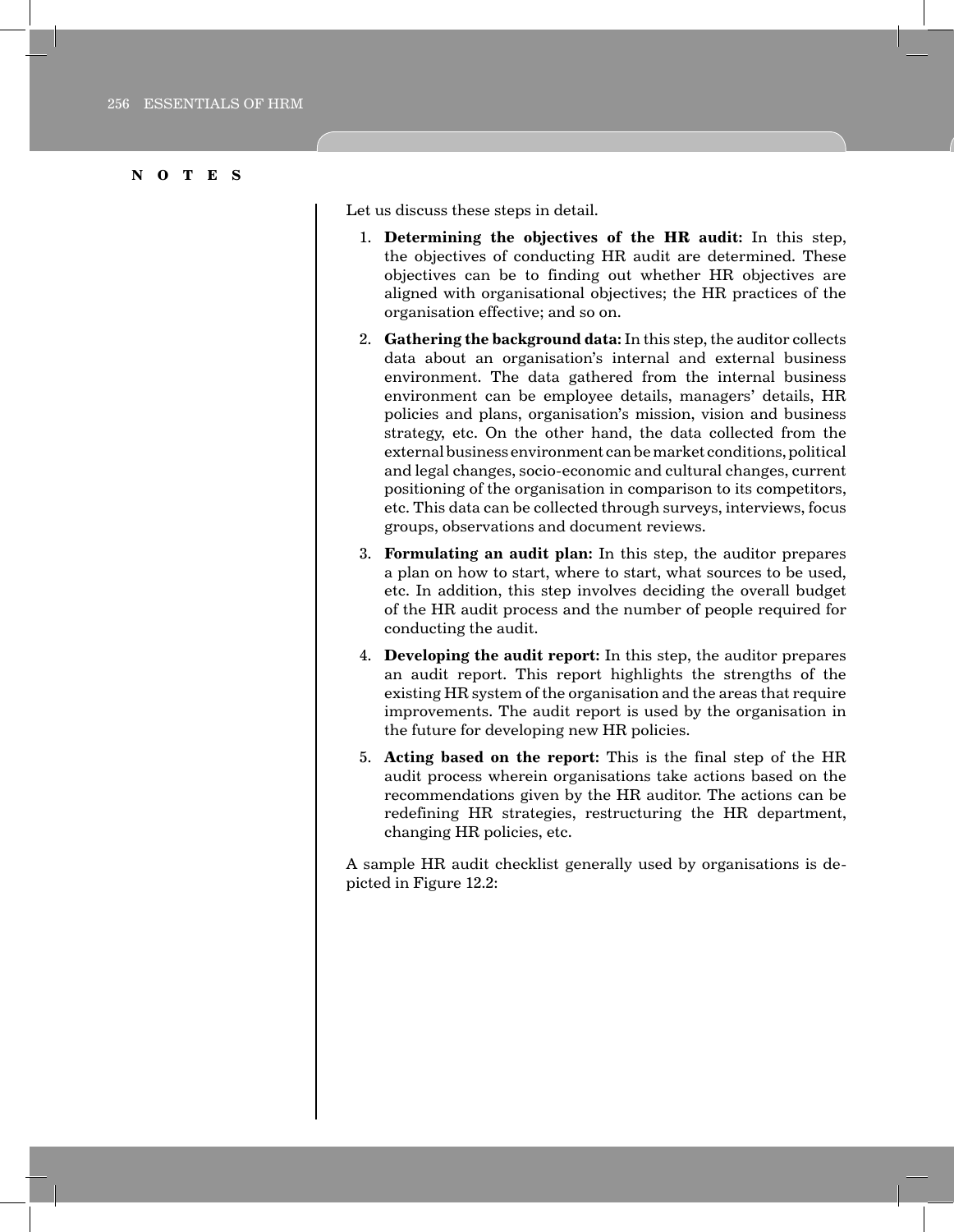|                                                                      |     |     | Date: the contract of the contract of the contract of the contract of the contract of the contract of the contract of the contract of the contract of the contract of the contract of the contract of the contract of the cont                                                                                                                                                                                                  |  |
|----------------------------------------------------------------------|-----|-----|---------------------------------------------------------------------------------------------------------------------------------------------------------------------------------------------------------------------------------------------------------------------------------------------------------------------------------------------------------------------------------------------------------------------------------|--|
|                                                                      |     |     | Reviewed by: ________                                                                                                                                                                                                                                                                                                                                                                                                           |  |
|                                                                      |     |     | Date: $\frac{1}{\sqrt{1-\frac{1}{2}}\left(1-\frac{1}{2}\right)}$                                                                                                                                                                                                                                                                                                                                                                |  |
|                                                                      |     |     |                                                                                                                                                                                                                                                                                                                                                                                                                                 |  |
|                                                                      |     |     |                                                                                                                                                                                                                                                                                                                                                                                                                                 |  |
|                                                                      |     |     |                                                                                                                                                                                                                                                                                                                                                                                                                                 |  |
|                                                                      |     |     |                                                                                                                                                                                                                                                                                                                                                                                                                                 |  |
|                                                                      |     |     |                                                                                                                                                                                                                                                                                                                                                                                                                                 |  |
| <b>Auditable Function: Human Resources</b><br><b>Audit Checklist</b> |     |     |                                                                                                                                                                                                                                                                                                                                                                                                                                 |  |
| Date:                                                                |     |     |                                                                                                                                                                                                                                                                                                                                                                                                                                 |  |
|                                                                      |     |     |                                                                                                                                                                                                                                                                                                                                                                                                                                 |  |
| <b>Yes</b>                                                           | No. | N/A | <b>Comments</b>                                                                                                                                                                                                                                                                                                                                                                                                                 |  |
|                                                                      |     |     |                                                                                                                                                                                                                                                                                                                                                                                                                                 |  |
|                                                                      |     |     |                                                                                                                                                                                                                                                                                                                                                                                                                                 |  |
|                                                                      |     |     |                                                                                                                                                                                                                                                                                                                                                                                                                                 |  |
|                                                                      |     |     |                                                                                                                                                                                                                                                                                                                                                                                                                                 |  |
|                                                                      |     |     |                                                                                                                                                                                                                                                                                                                                                                                                                                 |  |
|                                                                      |     |     |                                                                                                                                                                                                                                                                                                                                                                                                                                 |  |
|                                                                      |     |     |                                                                                                                                                                                                                                                                                                                                                                                                                                 |  |
|                                                                      |     |     |                                                                                                                                                                                                                                                                                                                                                                                                                                 |  |
|                                                                      |     |     |                                                                                                                                                                                                                                                                                                                                                                                                                                 |  |
|                                                                      |     |     |                                                                                                                                                                                                                                                                                                                                                                                                                                 |  |
|                                                                      |     |     |                                                                                                                                                                                                                                                                                                                                                                                                                                 |  |
|                                                                      |     |     |                                                                                                                                                                                                                                                                                                                                                                                                                                 |  |
|                                                                      |     |     |                                                                                                                                                                                                                                                                                                                                                                                                                                 |  |
|                                                                      |     |     |                                                                                                                                                                                                                                                                                                                                                                                                                                 |  |
|                                                                      |     |     | <b>ORGANIZATION NAME</b><br><b>INTERNAL CONTROL QUESTIONNAIRE</b><br><b>PURPOSE:</b> Audits help determine the effectiveness of an HR department and/or<br>They are a systematic, objective tool to assess regulatory or policy compliance in the<br>The following list of HR audit questions is not meant to be comprehensive to every<br>organization, merely a representation of the types of questions that may be found in |  |

Prepared by:

**ICQ.doc**

Figure 12.2: Sample HR audit checklist **(Source:** http://img.docstoccdn.com/thumb/orig/446840.png)

7. Are all applicants required to fill out sign an application form?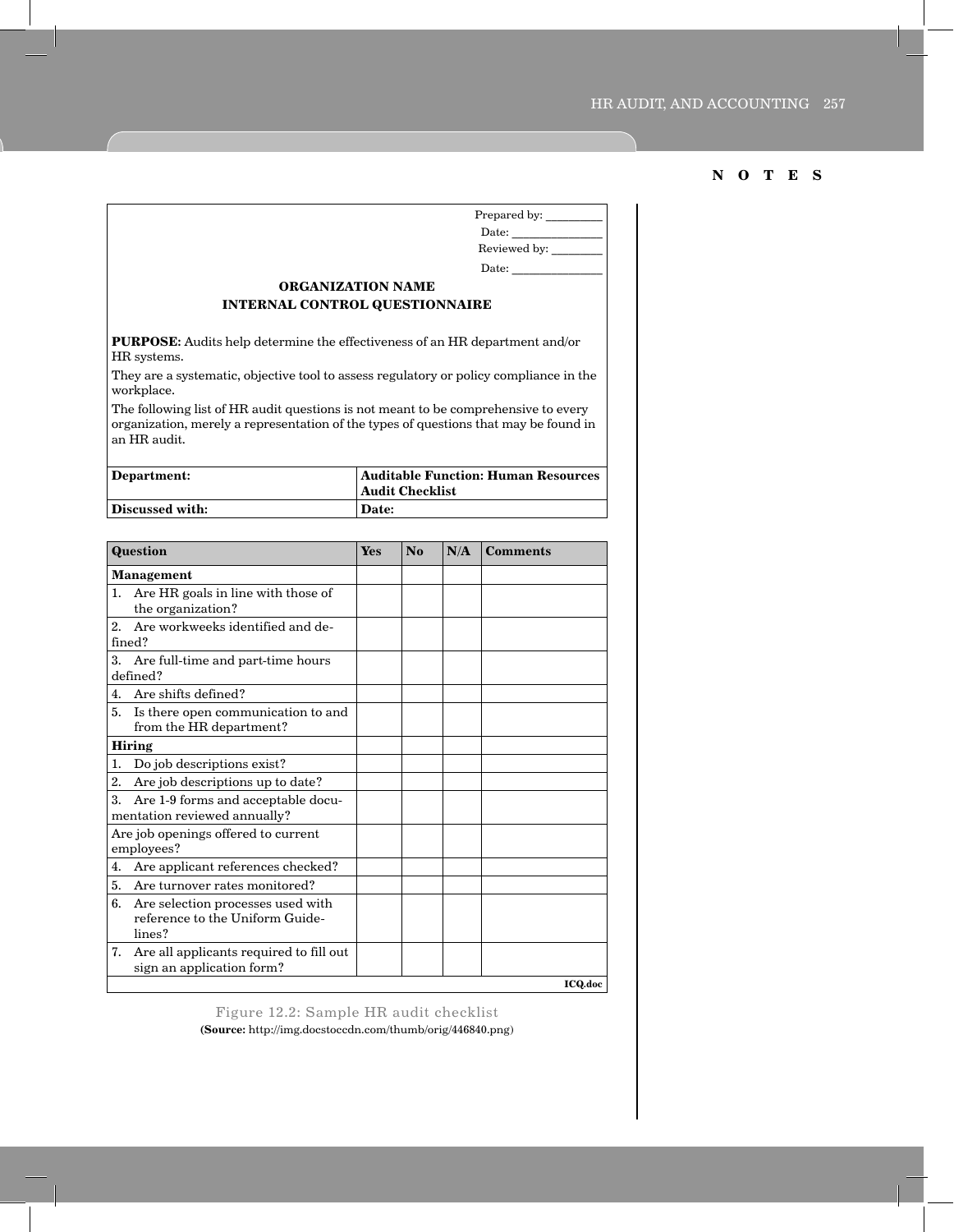The above HR audit checklist shows various questions that can be asked with regard to management and hiring. The responses are usually given in Yes/No form and comments are mentioned beside each response.

#### **12.2.4 LIMITATIONS OF HR AUDIT**

In the previous section, you have studied that HR audit has a number of benefits, such as identifying and resolving HR issues and maintaining better work standards. However, there are certain limitations of HR audit. Some of these limitations are given as follows:

- $\Box$  HR audit can lack uniformity as auditors tend to follow different auditing standards and guidelines. This is because there is no set standard or principles for HR audit.
- Sometimes HR personnel fail to provide relevant information, which leads to inaccurate and ineffective audit process.
- $\Box$  HR audit can turn to subjective in nature when there is a lack of statistical data.
- $\Box$  HR auditors may lack the required skills and knowledge, which may lead to a failure of the audit process.
- $\Box$  HR auditors sometimes fail to recognise valuable inputs from senior HR personnel which might be useful for the audit process.

#### self assessment Questions

- 1. Which of the following is the second step in the HR audit process?
	- a. Formulating the audit plan
	- b. Developing the audit report
	- c. Gathering the background data
	- d. Acting based on the report
- 2. HR audit can lack **the as auditors tend to follow** different auditing standards and guidelines.

#### 23 **ACTIVITY**

Assume yourself to be a junior auditor. You have to carry out an audit in an esteemed IT company. How will you conduct the audit?

# **12.3 HR ACCOUNTING**

Human Resource Accounting (HRA) is defined as a system of identifying, collecting and reporting data on investments in human assets.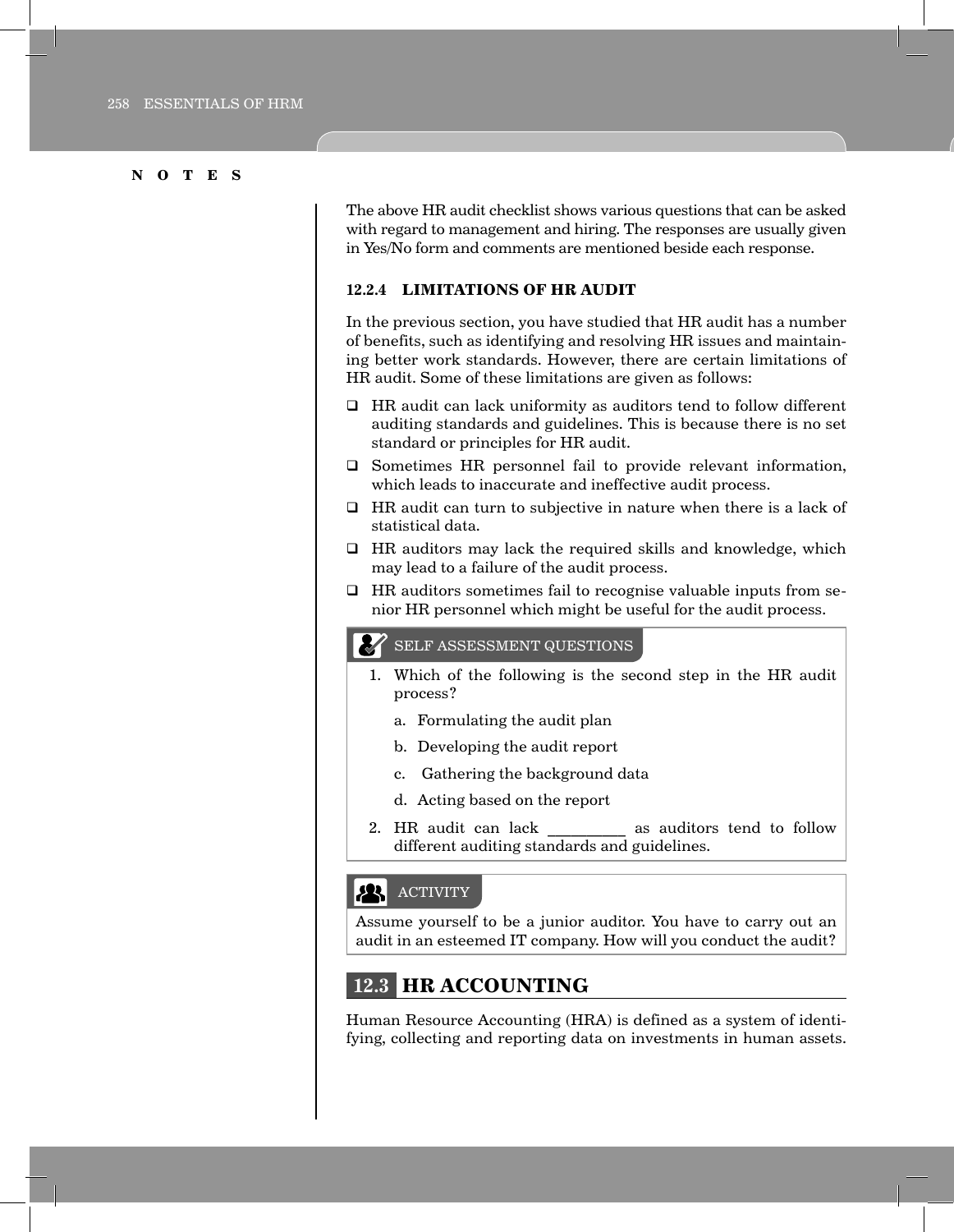In other words, HRA is a future approach that reflects the potential of human resource in monetary terms. The following are some popular definitions of HRA:

According to **American Accounting Society Committee**, "*Human Resource Accounting is the process of identifying and measuring data about human resources and communicating this information to interested parties.*"

According to **Woodruff**, "*Human Resource Accounting is an attempt to identify and report investments made in human resources of an organisation that are presently not accounted for in conventional accounting practice. Basically it is an information system that tells the management what changes over time are occurring to the human resource in the business.*"

**Davidson and Roman L. Wheel** defined HRA as "*a term used to describe a variety of proposals that seek to report and emphasize the importance of human resources - knowledgeable, trained and loyal employees in a company earning process and total assets.*"

According to **Eric Flamholtz**, "*Human resource accounting is the measurement of the cost and value of the people for the organisation.*"

HRA acts as an important tool to human asset control and provides information to an organisation whether the asset is appreciated, depleted, or conserved. Let us now discuss the need and objective of HR accounting in detail.

#### **12.3.1 NEED AND OBJECTIVES OF HR ACCOUNTING**

Accounting principles and practices often neglect the human resource aspect. However, the optimum utilisation of other physical assets of an organisation, such as land, building, plant, and machinery, depends largely on the efficiency of human resource. Thus, HRA is needed to enlist human resources as assets. The following points explain the need and objectives of HRA:

- $\Box$  HRA helps in estimating the expenses on human resources, listing the expenses correctly in the book of accounts, and reporting the record of expenses in financial statements.
- HRA provides information about cost and value of human resource to managers. This helps them to take decisions regarding recruitment, selection, and training and development of human resource.

As per Likert (1971), in an organisation, HRA intends to serves the following objectives: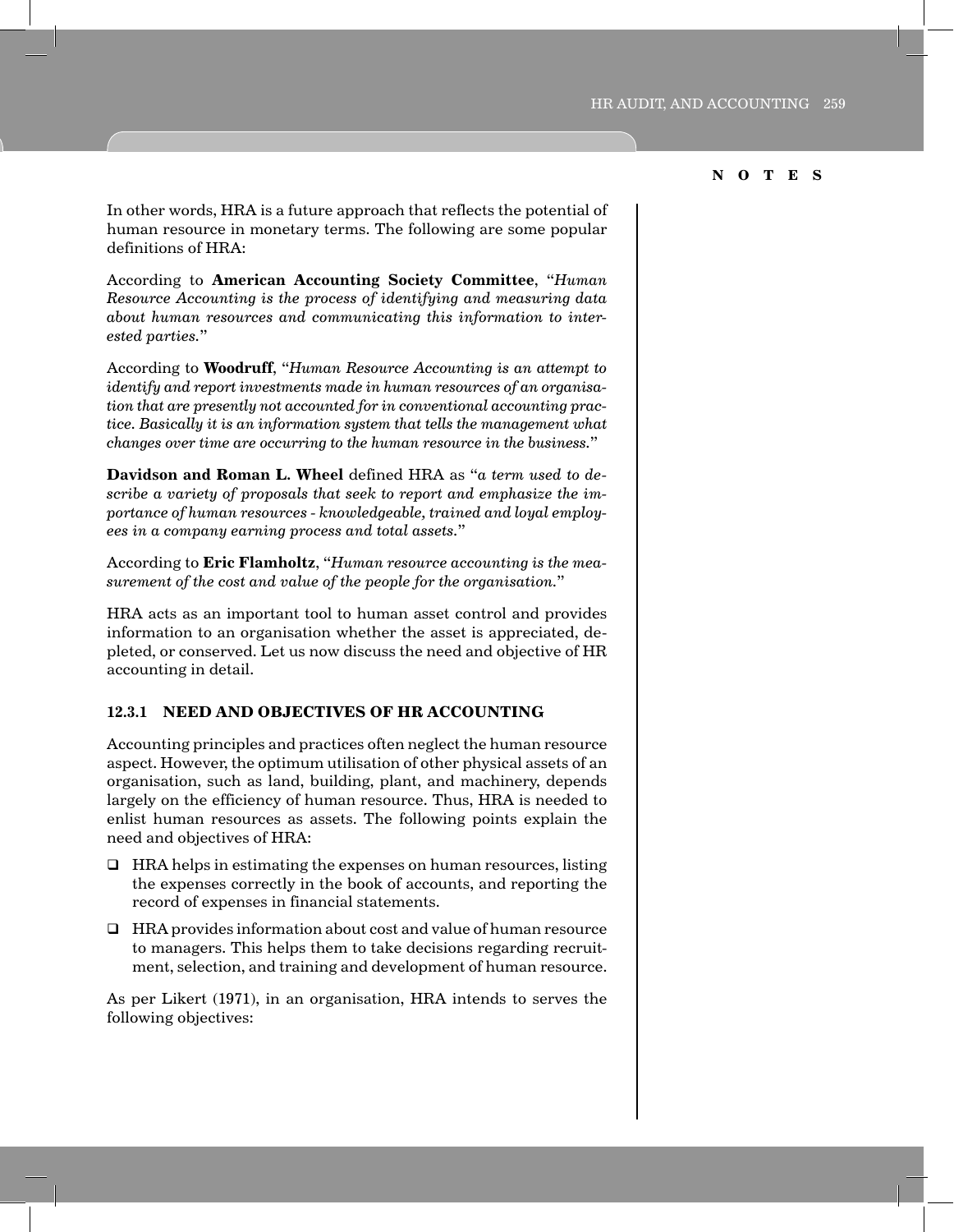- $\Box$  It provides information for making decisions related to the acquisition, allocation, and development of human resource to achieve cost-effectiveness.
- $\Box$  It allows managers to monitor the utilisation of human resource.
- $\Box$  It provides a basis of human asset control, that is, whether the asset is appreciated, depleted, or conserved.

#### **12.3.2 SCOPE OF HR ACCOUNTING**

HRA helps organisations in performing various HR functions, such as recruitment and selection and training and development. The following points explain the scope of HRA:

- HRA helps in recruitment and selection of employees as it provides managers an estimate of the cost required to hire a new candidate and determine whether the organisation needs new hiring.
- $\Box$  HRA helps managers to plan and fix the cost of training programs of new employees and development programs for existing employees.
- $\Box$  It also helps managers to determine the cost of any career development programs for existing employees of the organisation.
- $\Box$  It allows managers determine the performance of employees by measuring the effectiveness of performance appraisal and the cost involved in the appraisal process.

#### **12.3.3 METHODS OF HR ACCOUNTING**

HRA methods are used for the valuation of human assets. There are two main methods of HRA, which are shown in Figure 12.3:



Figure 12.3: Methods of HRA

Let us now study these two methods in detail.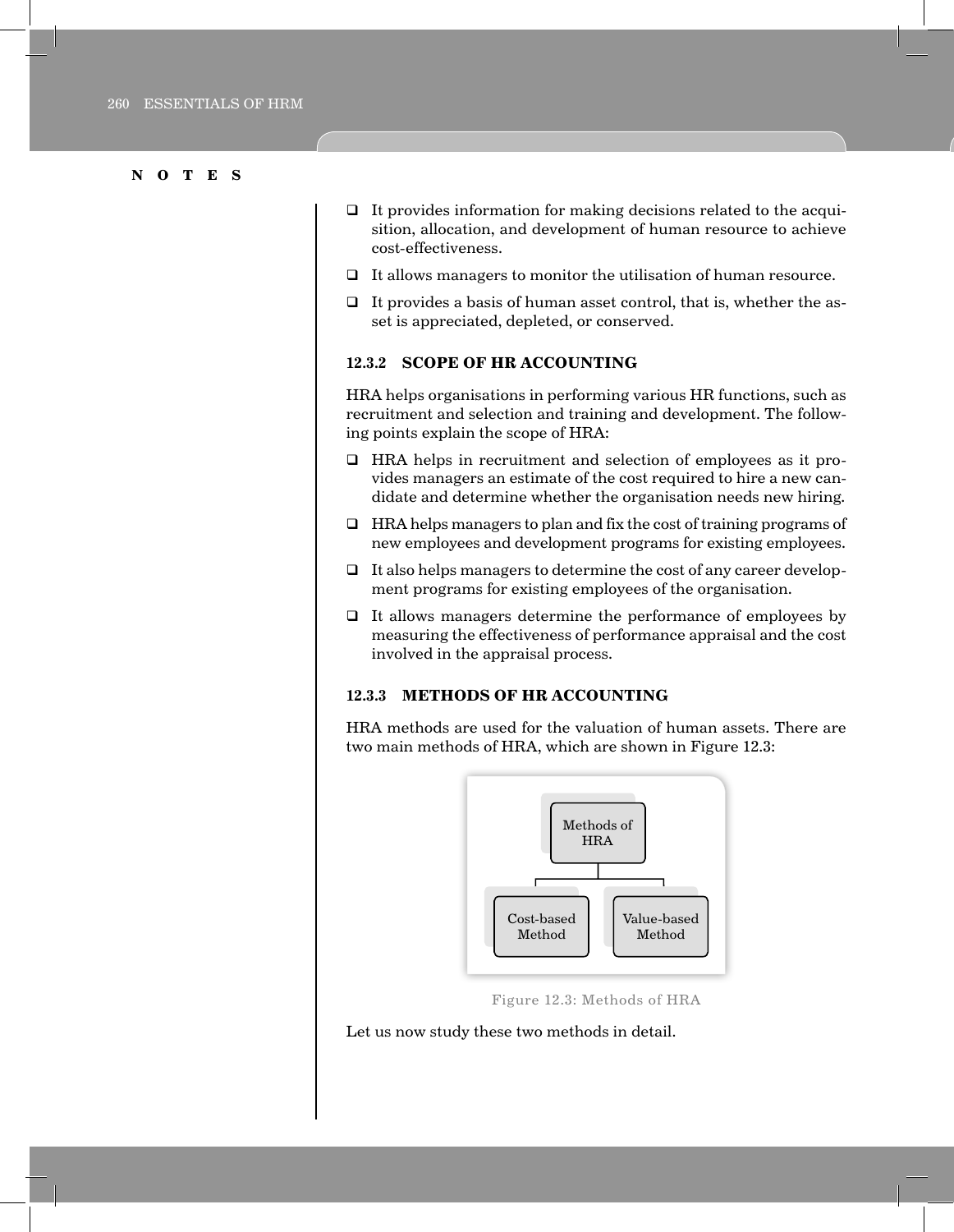- **Cost-based method:** This refers to the total cost incurred by an organisation on employees starting from their recruitment to separation from the organisation. There can be three types of costs incurred on human resource, which are:
	- **Historical cost:** This refers to an accounting method in which assets are listed on a balance sheet considering the value at which they were bought instead of the present market value. Historical cost can be of two types, namely acquisition cost and learning cost. Acquisition cost is incurred on recruitment, selection, and placement of individuals in an organisation. Thus, this cost is mainly borne by the organisation on new employees. On the other hand, learning cost is incurred on the training and development of existing employees. Historical costs can be calculated easily.
	- **Replacement cost:** This cost is incurred on hiring a new employee to replace an existing employee in an organisation. The replacement cost is calculated by considering various expenses, such as acquisition and learning costs. Measuring replacement cost is quite useful as it provides a fair idea of the total cost that might be involved in hiring a new employee. However, the main limitation of this method is that the right replacement may not be obtained easily on whom a certain amount is spent. This may lead to operational issues within the organisation.
	- **Standard cost:** This refers to a predetermined or estimated cost of employees for each employee acquisition in a given accounting period. It is used as a benchmark against which the cost variances and financial performance are measured. The standard cost of employees varies and can be obtained from historical data analysis or from time and motion studies.
- **Value-based method:** This method is used to determine the value of human resources and their contribution to the organisations' profits in monetary terms. There are two value-based methods commonly used by organisations, which are:
	- **Present value of future earnings:** This refers to the estimated current value of a future amount which is to be received or given and is discounted at the current market value rate. There are numerous models used by organisations to estimate the present value of employees, such as Lev and Schwartz (1971) model, Eric Flamholtz (1974) model, and Jaggi-Lau's model.

Among these models, the Lev and Schwartz (1971) model is the most commonly used by organisations. According to the model, the value of human capital represented by a person of age 'r' is the present value of his/her remaining future earnings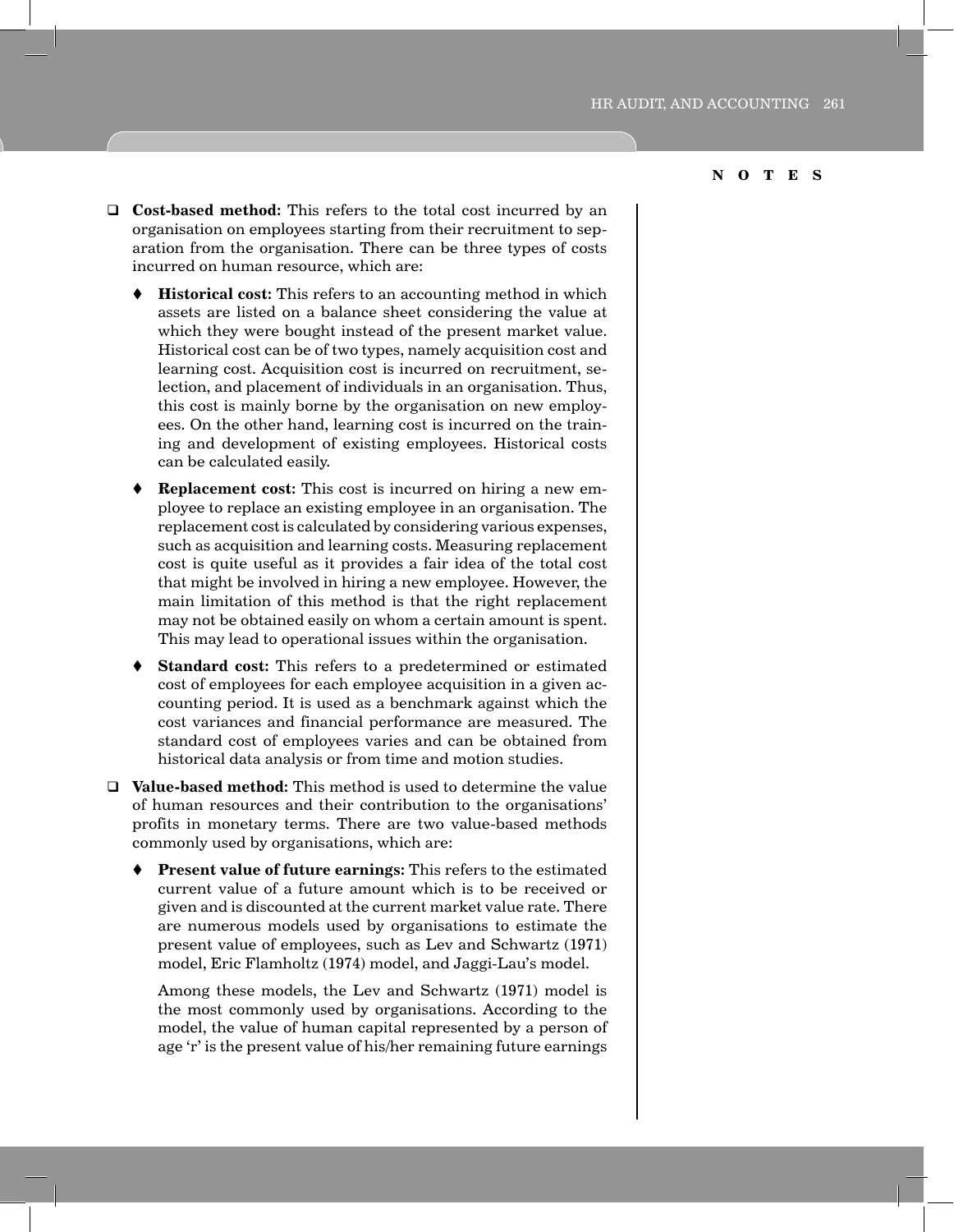from his/her employment." Lev and Schwartz devised the following formula to calculate the value of an individual:

$$
V_r = \sum_{t-r}^{r} \frac{I(t)}{(1+r)^{t-r}}
$$

Where,  $V =$  The value of an individual r years old

 $I(t) = An individual's annual earning up to retirement,$ 

- $T =$  Retirement age,
- $r =$  Discount rate specific to the person,
- $t =$  Active service (in years)

Organisations usually make necessary changes to this model according to their requirements, for example, discount rates can be altered to determine the present value of future cash flows. Therefore, this model helps to identify an employee's economic value to the organisation to his future earnings until his/her retirement. The employee's expected future earnings are discounted by an appropriate rate to obtain the present value of his/her work in the organisation.

 **Expected realisable value:** This refers to the personal attributes, attitude, and behaviour that an employee is expected to have in an organisation. The employee is judged by the organisation based on these values, which would impact his/her work performance and the overall productivity.

#### **12.3.4 LIMITATIONS OF HR ACCOUNTING**

From the discussion so far, it can be said that HRA is helpful in deciding the total budget of an organisation on human assets. However, there are certain limitations of HRA:

- HRA doesn't have any set accounting standards for measuring human resource value. Thus, organisations follow their own HRA standards to measure the values of human assets. This difference in approaches in organisations leads to non-comparison of values of human assets.
- The human asset valuation is dependent on the assumption that employees stay in organisations for a certain period of time. However, over the years, human resource mobility has increased; thus, this assumption might not work in some organisations.
- $\Box$  Organisations may lose valuable human resource if the valuation is incorrectly carried out. This situation can also arise if the results of the valuation of human resource are not utilised effectively.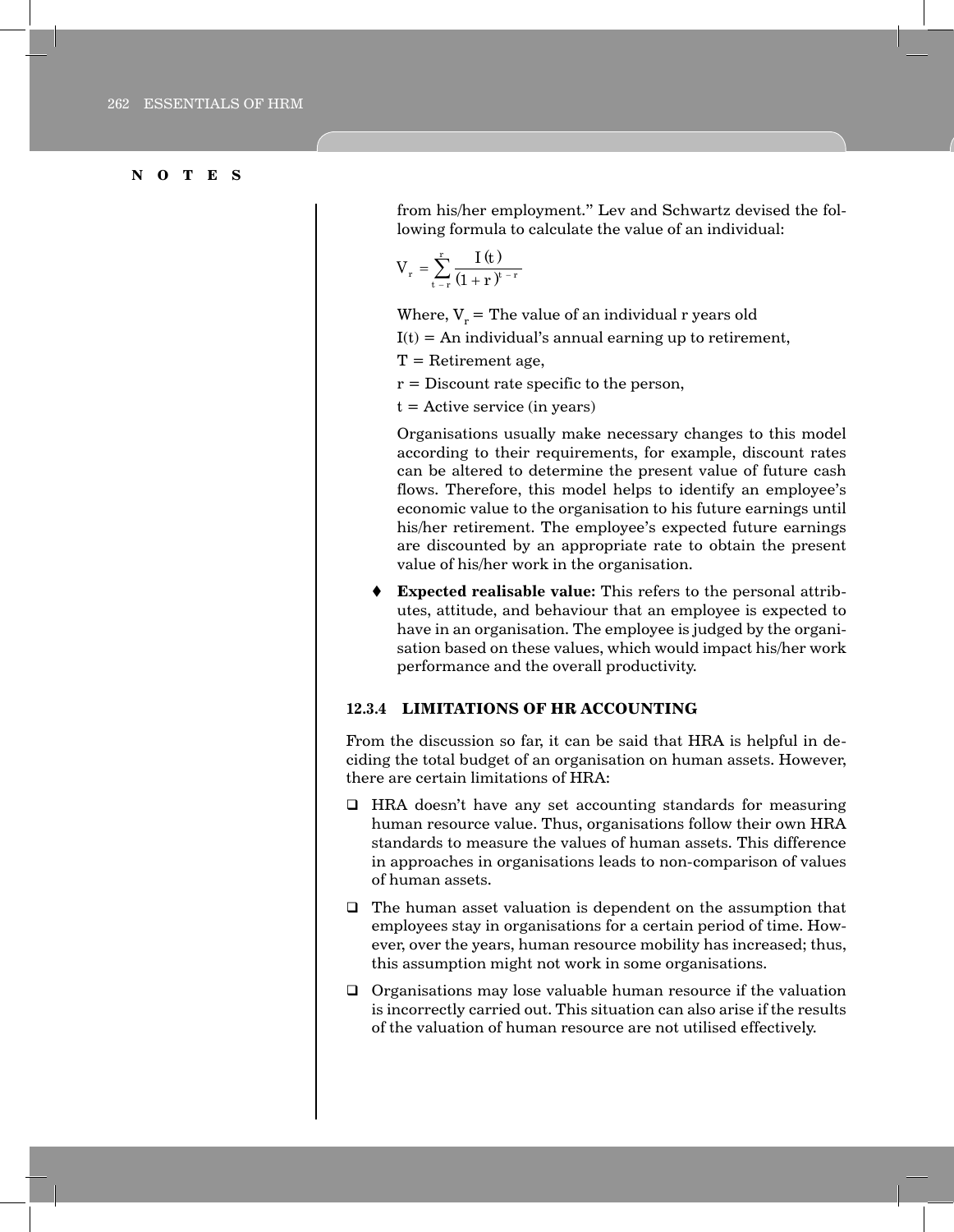- $\Box$  There are no specific guidelines to determine the cost and value of an organisation's human resources as the current methods of HRA have their own limitations.
- $\Box$  The life span of individuals cannot be predicted; thus, their values are also uncertain.

#### self assessment Questions

- 3. HRA provides information about cost and value of human resource to managers. (True/False)
- 4. Which of the following refers to a predetermined or estimated cost of employees for each employee acquisition in a given accounting period?
	- a. Replacement cost b. Standard cost
		-

c. Historical cost

#### **ACTIVITY**

Assume you are responsible for conducting HR accounting in a manufacturing company. Apply the suitable methods of HR accounting and finalise a report.

# **12.4 HR INFORMATION SYSTEMS (HRIS)**

Human Resource Information System (HRIS) is a system designed to provide necessary information for effective management of human resource. In other words, HRIS is an online database system that helps in managing information related to all employees of an organisation at one place. This information can be related to employees' salary structure, appraisal, and leaves, and so on. The following are some popular definitions of HRIS:

According to **Tannenbaum (1990)**, HRIS is defined "*as a system that is used to acquire, store, manipulate, analyse, retrieve, and distribute information about organisation's human resources.*"

**Kovach and Cathcart (1999)** defined HRIS "*as a system for collecting, storing, maintaining, retrieving and validating data needed by an organisation about its human resources.*"

**Broderick and Boudreau (1992)** defined HRIS "*as a composite of databases, computer applications, and hardware and software that are*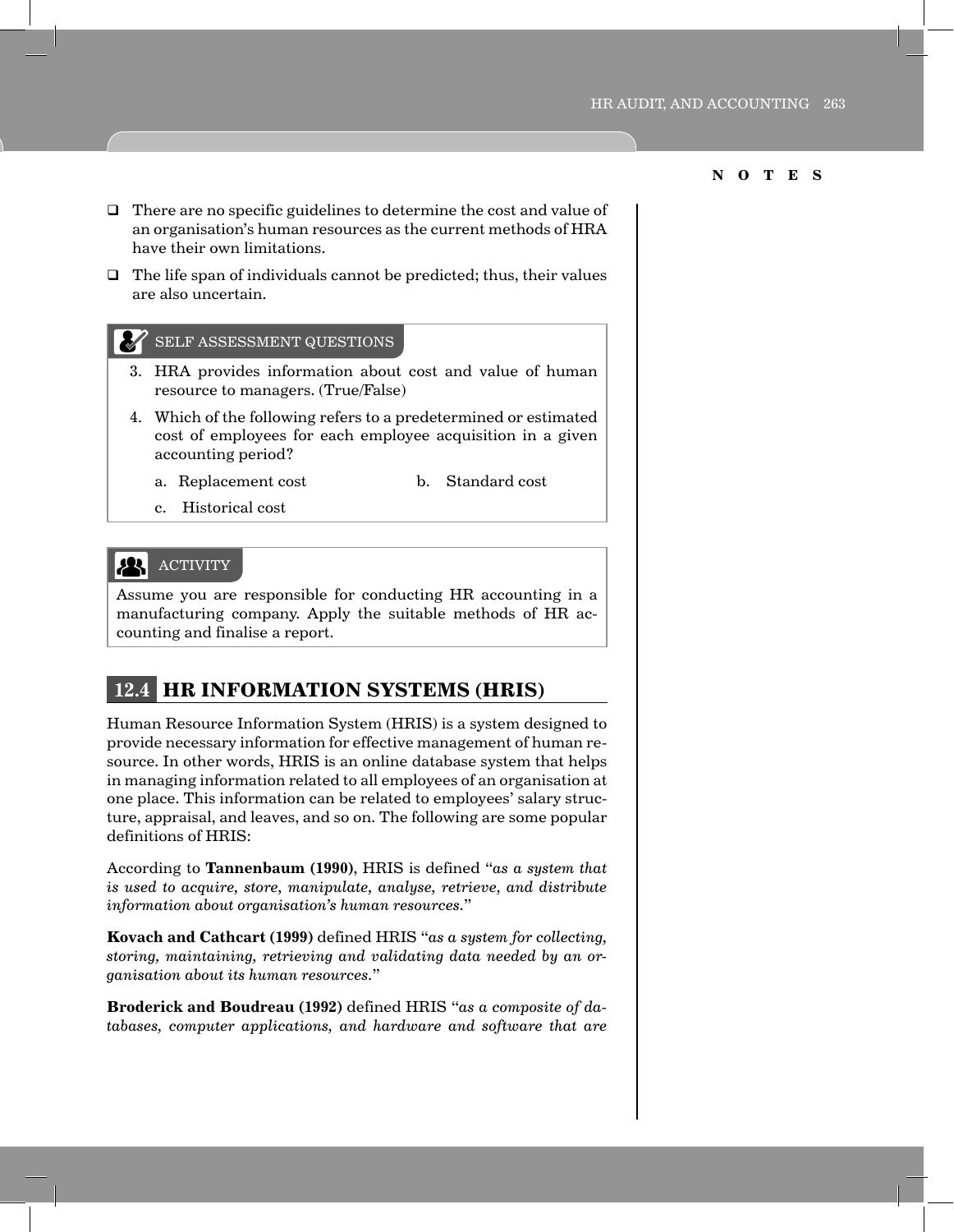*used to collect/record, store, manage, deliver, present and manipulate data for human resources.*"

**Nel et al. (2008)** stated HRIS "*as a computerised system that collects, stores, analyses, distributes and retrieves information about employees and their jobs.*"

**Hedrickson (2003)** defined HRIS "*as integrated systems used to gather, store and analyse information regarding an organisation's human resources.*"

HRIS collects, stores, processes, generates, and disseminates human resource information for effective business decision making. It provides information on various HR policies formulated by the organisation to HR personnel as well as employees.

#### **12.4.1 NEED AND OBJECTIVES OF HRIS**

The need for HRIS arises in business organisations having a large number of employees. In such organisations, it is extremely difficult to manage and maintain employee data manually. HRIS enable organisations to maintain employee database and retrieve it as and when required. The following points explain the need and objectives of HRIS:

- **Effective planning and policy formulation:** HRIS aims to provide support to managers for future planning and the formulation of HR policies. This support is extended to both at macro and micro levels. At the macro level, HRIS is concerned with overall organisational productivity. On the other hand, at the micro level, it specifically relates to the performance of the HR department.
- **Monitoring and evaluation:** In an organisation, HRIS aims to monitor an organisation's requirements related to HR demand and supply. This further helps in preventing the situations of shortage and excess of human resource.
- **Decision making:** HRIS intends to provide inputs to managers in making strategic decisions related to technological changes, employee turnover, competency profiling of employees, etc.
- **Increased accuracy:** HRIS is free from human errors and provides accurate information to managers related to employees. This ultimately leads to sound HR decisions; thereby increasing overall organisational effectiveness.
- **Increased productivity:** HRIS contributes largely to an increase in organisational productivity by providing information on any gaps in the skills and competency of employees and training and development requirements.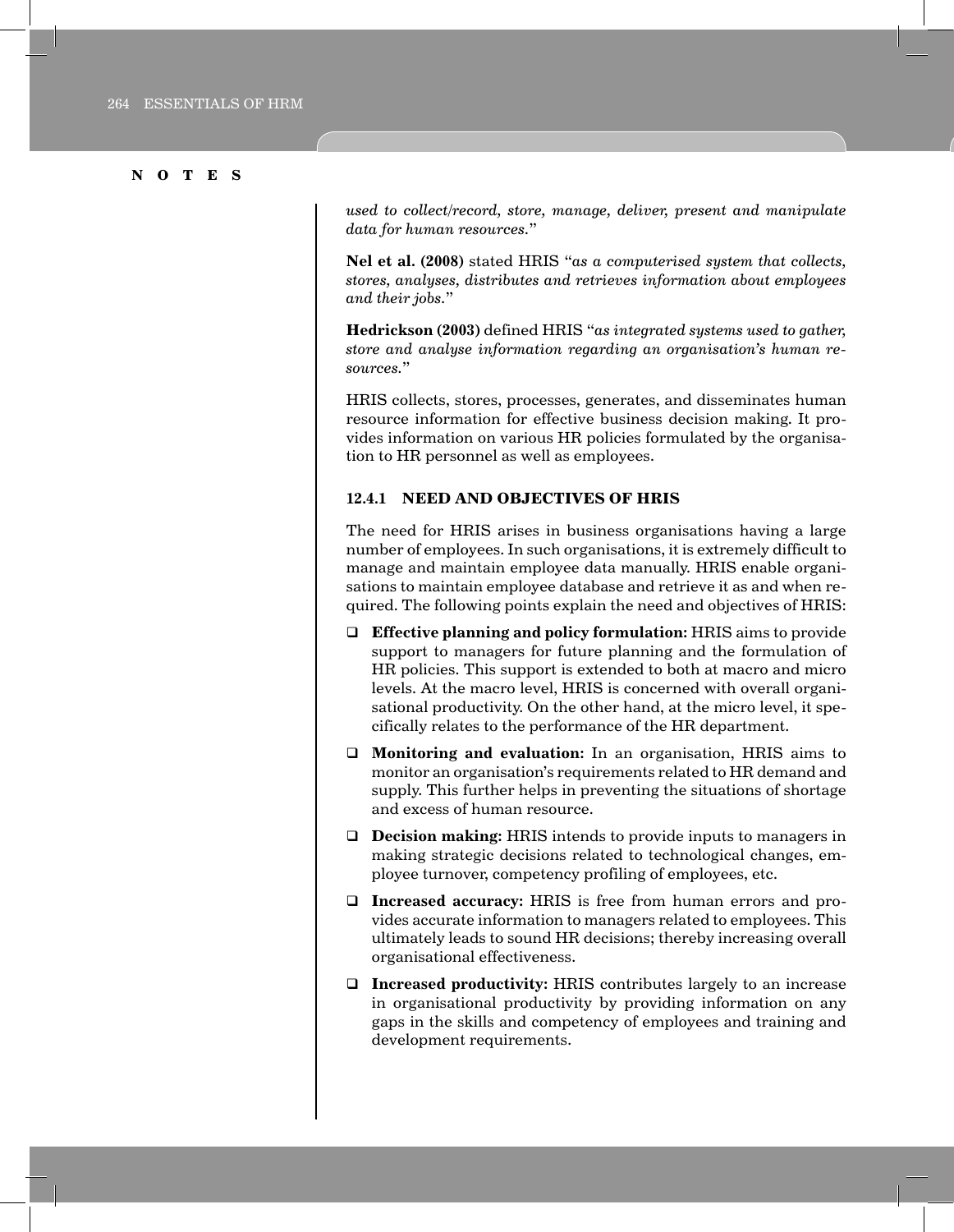#### **12.4.2 COMPONENTS OF HRIS**

In HRIS, employee information is collected, stored, and recorded with the help of its three important functional components, which are explained as follows:

 **Input:** This component enters employee data into HRIS. The processes and procedures needed for data collection are initially established. Once the data is collected, it is entered into the system in a coded form. Next, the data is validated using validation tables. The input system of HRIS can change or update the validation table whenever needed. The working of the input component is shown in Figure 12.4:



#### Figure 12.4: Working of Input Component

(**Source:** http://books.google.co.in/books?id=Webti-aBy8EC&pg=PA126&dq=components+of+hris&hl=en&sa=X&ei=pp3XU-vDCIi7uASgjoLgCg&ved=0CFAQ6AEwCA#v- =onepage&q=components%20of%20hris&f=false)

 **Data maintenance:** This component of HRIS updates the data which is stored in the storage device. Although new data is included in the system, the old data is also kept as a backup. The working of the data maintenance component is shown in Figure 12.5:



#### Figure 12.5: Working of Data Maintenance Component

(**Source:** http://books.google.co.in/books?id=Webti-aBy8EC&pg=PA126&dq=components+of+hris&hl=en&sa=X&ei=pp3XU-vDCIi7uASgjoLgCg&ved=0CFAQ6AEwCA#v- =onepage&q=components%20of%20hris&f=false)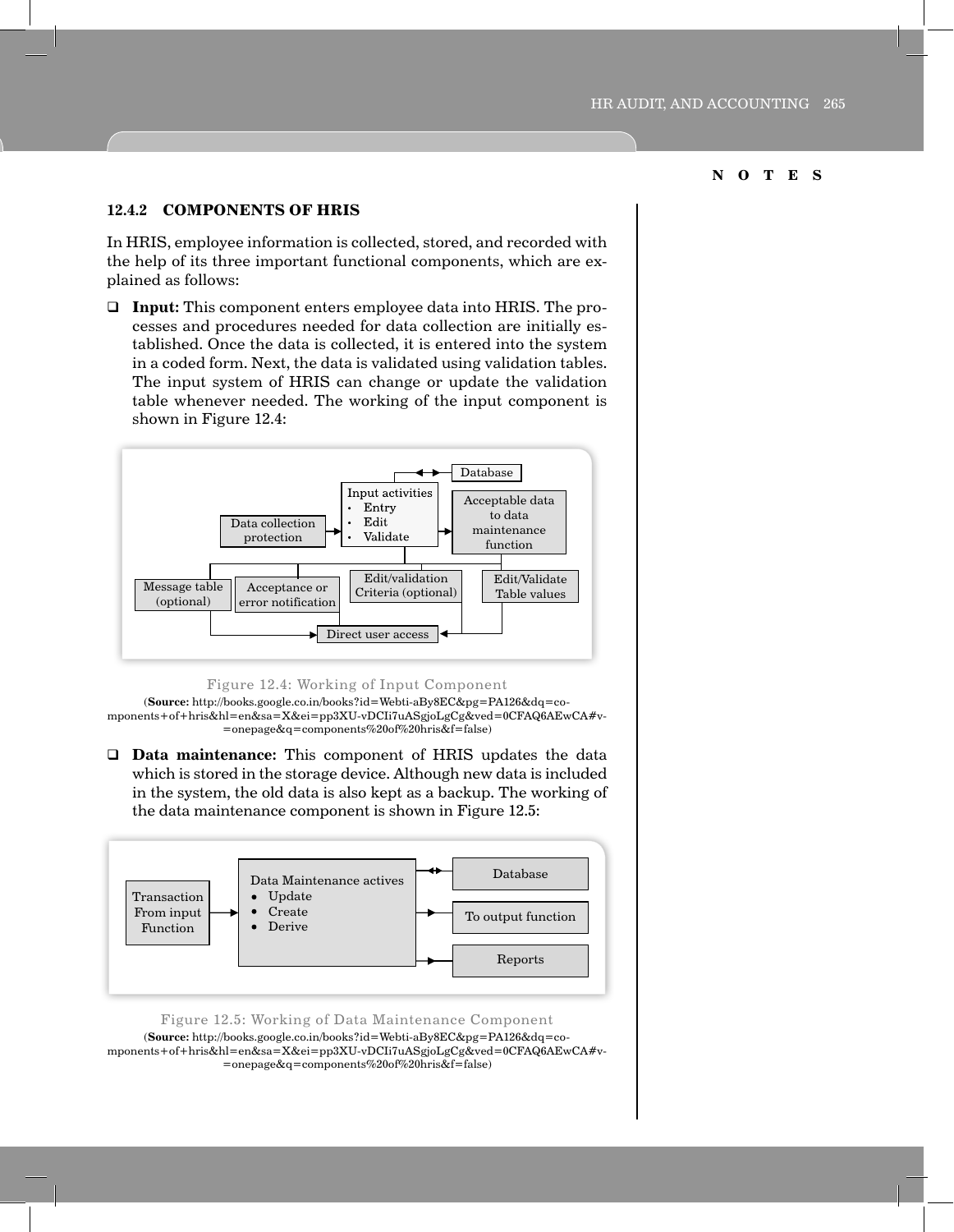**Output:** HR managers tend to be more interested in this component of HRIS as essential information and reports of human resources are generated. This helps managers to evaluate, perform calculations, plan and forecast future human resource needs and development in the organisation. The working of the output component is shown in Figure 12.6:



(**Source:** http://books.google.co.in/books?id=Webti-aBy8EC&pg=PA126&dq=components+of+hris&hl=en&sa=X&ei=pp3XU-vDCIi7uASgjoLgCg&ved=0CFAQ6AEwCA#v- =onepage&q=components%20of%20hris&f=false)

#### **12.4.3 TYPES OF HRIS**

Different organisations use HRIS for different purposes. Thus, HRIS differs across organisations based on their requirements. Figure 12.7 shows different types of HRIS:



Figure 12.7: Types of HRIS

Let us now discuss about these types of HRIS in detail.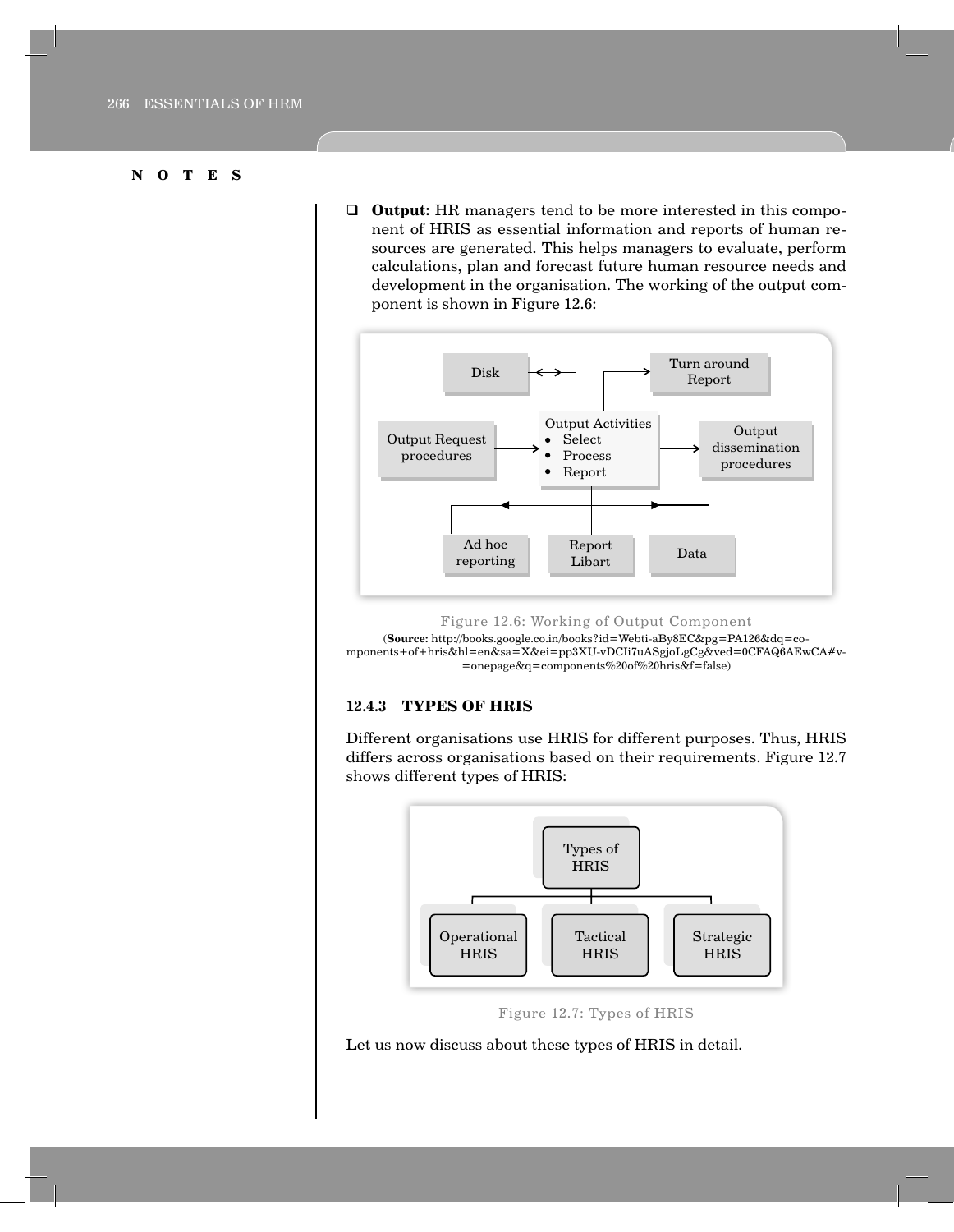- **O Operational HRIS:** This type of HRIS provides information to managers for making routine HR decisions. Operational HRIS contains general information about employees, HR policies, government policies, etc. The following are the functions of operational HRIS:
- **Employee database management:** Operational HRIS provides employees' personal details, such as name, address, sex, minority status, marital status, educational background, and citizenship as well professional details like previous experience, employment history current job title, salary, retirement and health plan choices, and so on.
- **Recruitment and selection:** After recruitment, candidates are screened, assessed, selected and placed in a specific job position. Operational HRIS helps HR personnel with such tasks.
- **Performance management:** Operational HRIS provides information of the performance of employees in terms of their work targets, deadlines, etc. This information helps managers to decisions related to retention, promotion, transfers, or termination of employees.
- **Government reporting and compliance:** This system helps to provide information on the latest government laws, compliance guidelines to be followed, etc.
- **Tactical HRIS:** This type of HRIS helps managers to take decisions on the allocation of human resources in the organisation. The following are the different functions of tactical HRIS:
	- **Job analysis and design:** Tactical HRIS helps managers in analysing and designing jobs in an organisation by providing relevant information. This information is collected through job description, job specification, interviews with supervisors and workers, action guidelines, government reports, competitors' executive summaries, etc.
	- **Compensation and benefits management:** This system helps managers in maintaining a fair and equitable compensation system by providing information on industrial compensation standards.
	- **Employee training and development:** Tactical HRIS provides information on any gaps in the skills, abilities and competencies of employees; thereby planning for training and development programs.
- **Strategic HRIS:** This type of HRIS helps managers to make decisions related to workforce planning, labour negotiations, etc. Such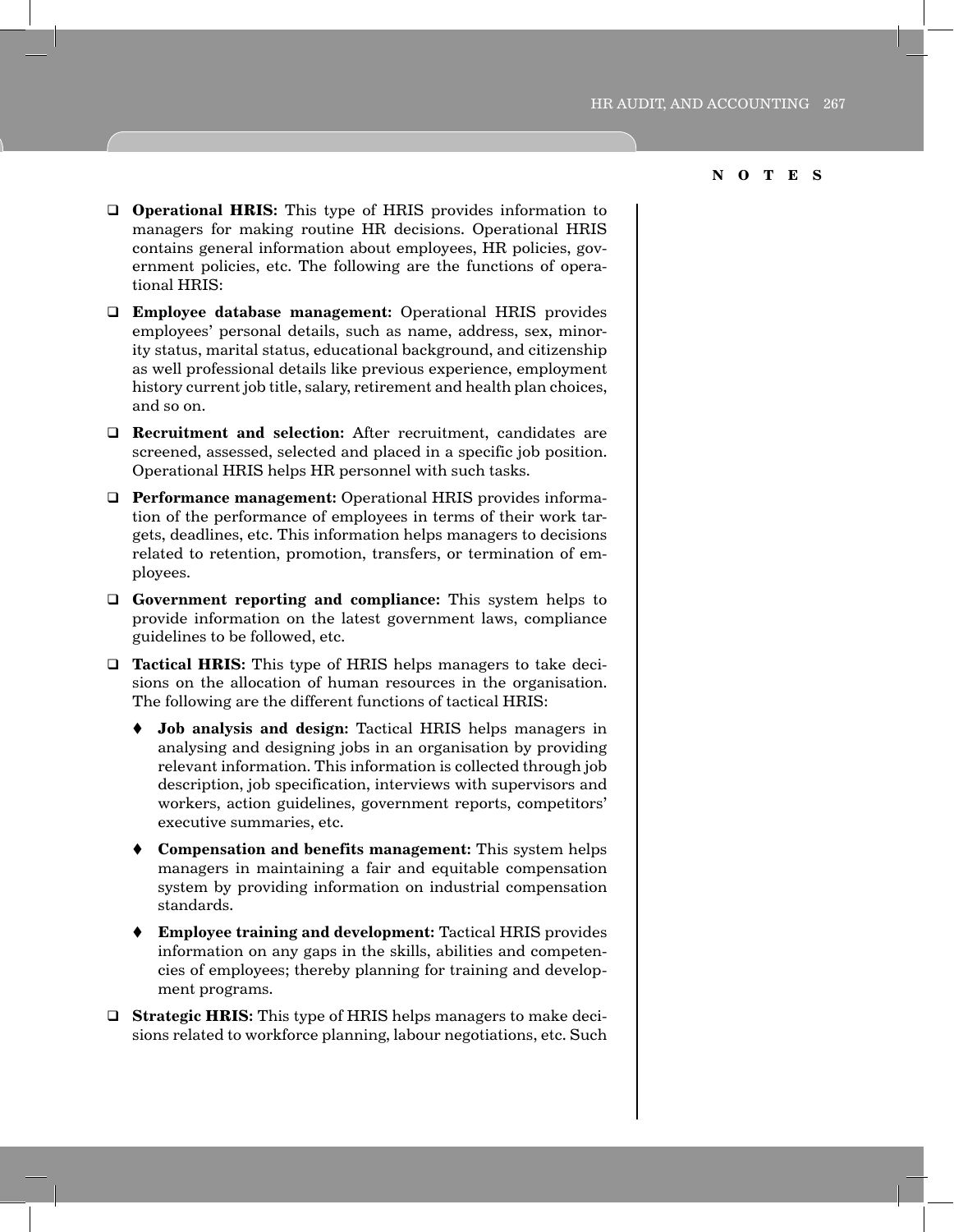decisions are generally taken by managers in case of introduction of new products, entry in new markets, new locations of operation, and so on.

#### **12.4.4 APPLICATION OF HRIS IN HR MANAGEMENT**

The advent of globalisation and liberalisation has led to an increase in the number of employment opportunities, which, in turn, has broadened the scope of HR functions. In such a case, it is important for organisations to automate its HR functions with the help of HRIS. The following are the applications of HRIS in HRM:

- **Job description:** HRIS produces reports describing jobs according to employee specifications and other information. HRIS offers flexibility to the user to update and change any job details according to the requirements of the specified job. This helps managers in preparing job descriptions for employees.
- **Training and development:** HRIS provides information on training courses, location, timings, details of the trainer, list of trainees, competency levels of trainees, etc. Managers can use these details to plan training and development programs in the future. HRIS also provides flexible on-line training courses that employees can avail from remote locations.
- **Performance appraisal:** HRIS enables managers to conduct realtime performance appraisal by filling online forms, taking feedback from various parties on employees' performance, etc.
- **Retention strategy:** HRIS provides information on employees' performance, attitudes, behaviour, etc. as reflected in survey sheets and online reports. This helps managers to decide whether the employees should be retained or not.

#### **12.4.5 LIMITATIONS OF HRIS**

HRIS plays an important role in collecting, storing, and recording employees' information in an organisation. However, HRIS has certain limitations. Some of these limitations are given as follows:

- **Costs associated with HRIS implementation:** Transaction costs associated with acquiring the latest equipment and technology for HRIS may be too high, especially for small and medium-sized organisations.
- **Resistance to change:** Employees might feel comfortable in the old paper system of recording HR data. They might find it difficult to adapt to this change. Organisations then face a tough situation in making employees understand the benefits of HRIS.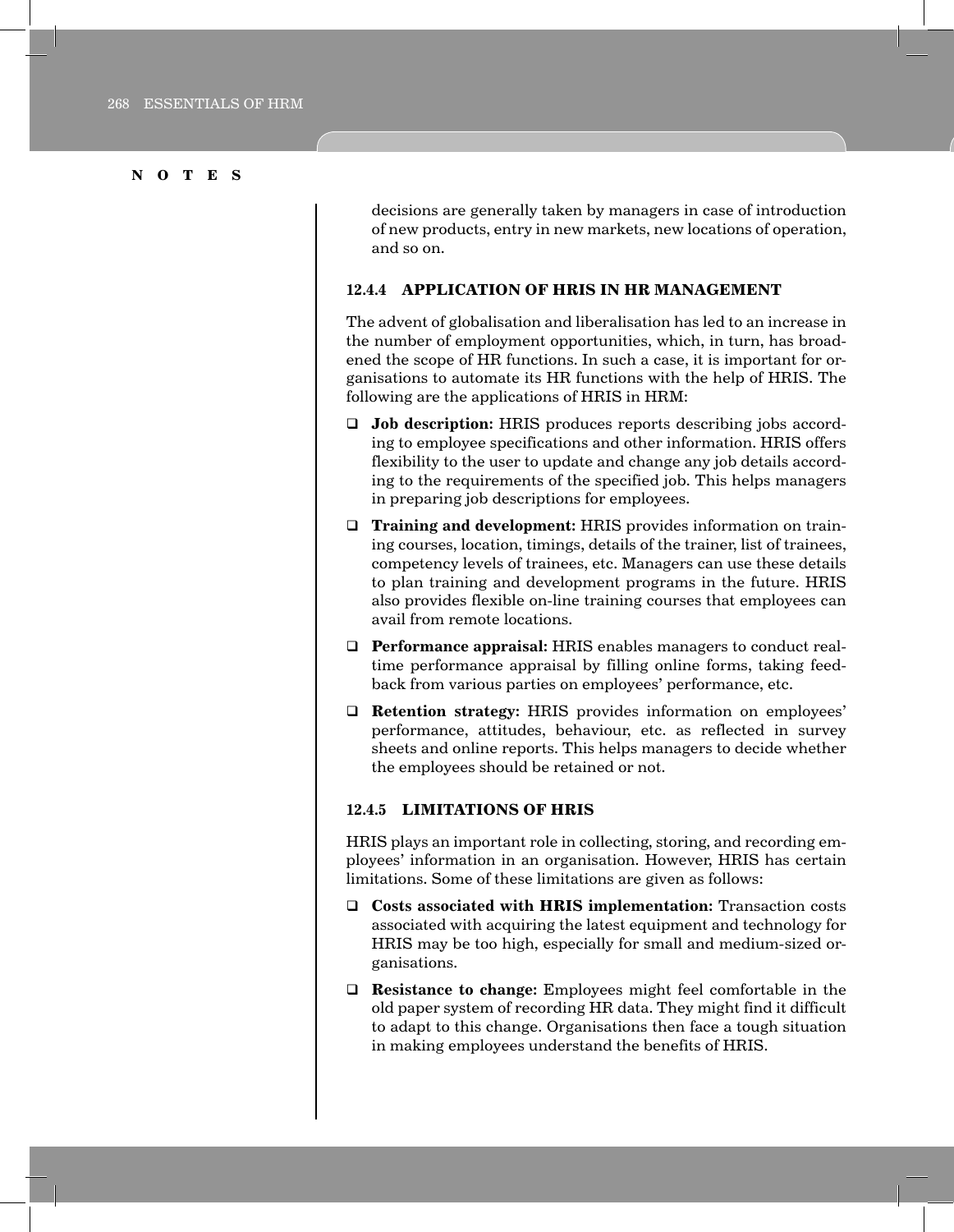- **Security:** Highly confidential employee information can be misused due to the negligence of the concerned system operator or the failure to monitor and maintain the system.
- **Data entry errors:** Human errors commonly occur while entering data into the system. If data is wrongly entered, updated or changed, this might lead to a loss of data and the organisation can face high costs to rectify the system along with legal complications.

#### self assessment Questions

- 5. HRIS collects, stores, processes, generates, and disseminates human resource information for effective business decision making. (True/False)
- 6. Which of the following HRIS component updates the data which is stored in the storage
	- a. device? b. Input
		-
	- c. Output d. Data Maintenance
- 7. Tactical HRIS provides information to managers for making routine HR decisions. (True/False)

#### **23. ACTIVITY**

Assume you are a junior executive of the HR department of a medical equipment company. The company wants to install the latest HRIS software. Provide your recommendations to your manager regarding the features of all the latest HRIS software that is currently available in the market.

# **12.5 SUMMARY**

- $\Box$  HR audit is a systematic process of examining the policies, procedures, practices, structure, strategies, employee documents, etc. with respect to an organisation's HRM function.
- $\Box$  HR audit focuses on identifying and analysing HR issues; suggesting action plans for resolving those issues; and ensuring compliance with HRM guidelines in an organisation.
- HR audit can lack uniformity as auditors tend to follow different auditing standards and guidelines.
- $\Box$  Human Resource Accounting (HRA) is defined as a system of identifying, collecting and reporting data on investments in human assets.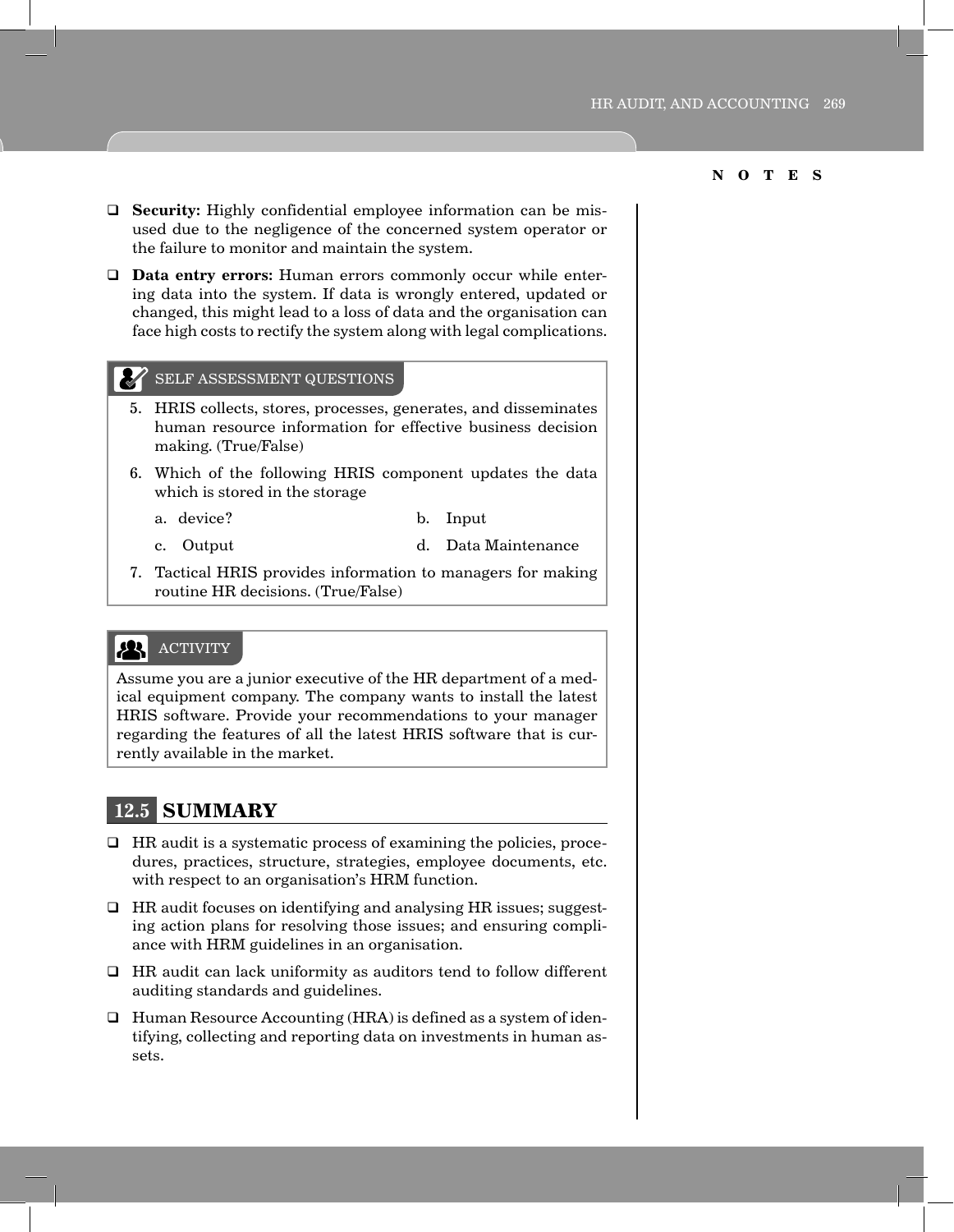- HRA helps organisations in performing various HR functions, such as recruitment and selection and training and development.
- HRA methods are used for the valuation of human assets.
- Human Resource Information System (HRIS) is a system designed to provide necessary information for effective management of human resource.
- HRIS enable organisations to maintain employee database and retrieve it as and when required.
- $\Box$  The advent of globalisation and liberalisation has led to an increase in the number of employment opportunities, which, in turn, has broadened the scope of HR functions.
- □ HRIS plays an important role in collecting, storing, and recording employees' information in an organisation.

## key words

- **Retrenchment:** This refers to the termination of employees by an organisation to cut down on costs.
- **HR audit:** This refers to a systematic process of examining policies, procedures, practices, documentation and systems with regards to an organisation's HR functions.
- **Compliance:** This refers to the act of complying or following specific guidelines, rules and laws.
- **Book of accounts:** This refers to the cash-books, ledgers, etc. that comprise accounts of an organisation.
- **Time and motion studies:** This refers to the analysis of the efficiency with which an organisation's operations are carried out.
- **Competency profiling:** This is a method of identifying the skills, competencies, and behaviour of an employee needed to perform a specific task.

# **12.6 DESCRIPTIVE QUESTIONS**

- 1. Explain the process of HR audit.
- 2. Discuss the methods of HRA.
- 3. Elaborate on the applications of HRIS in HRM.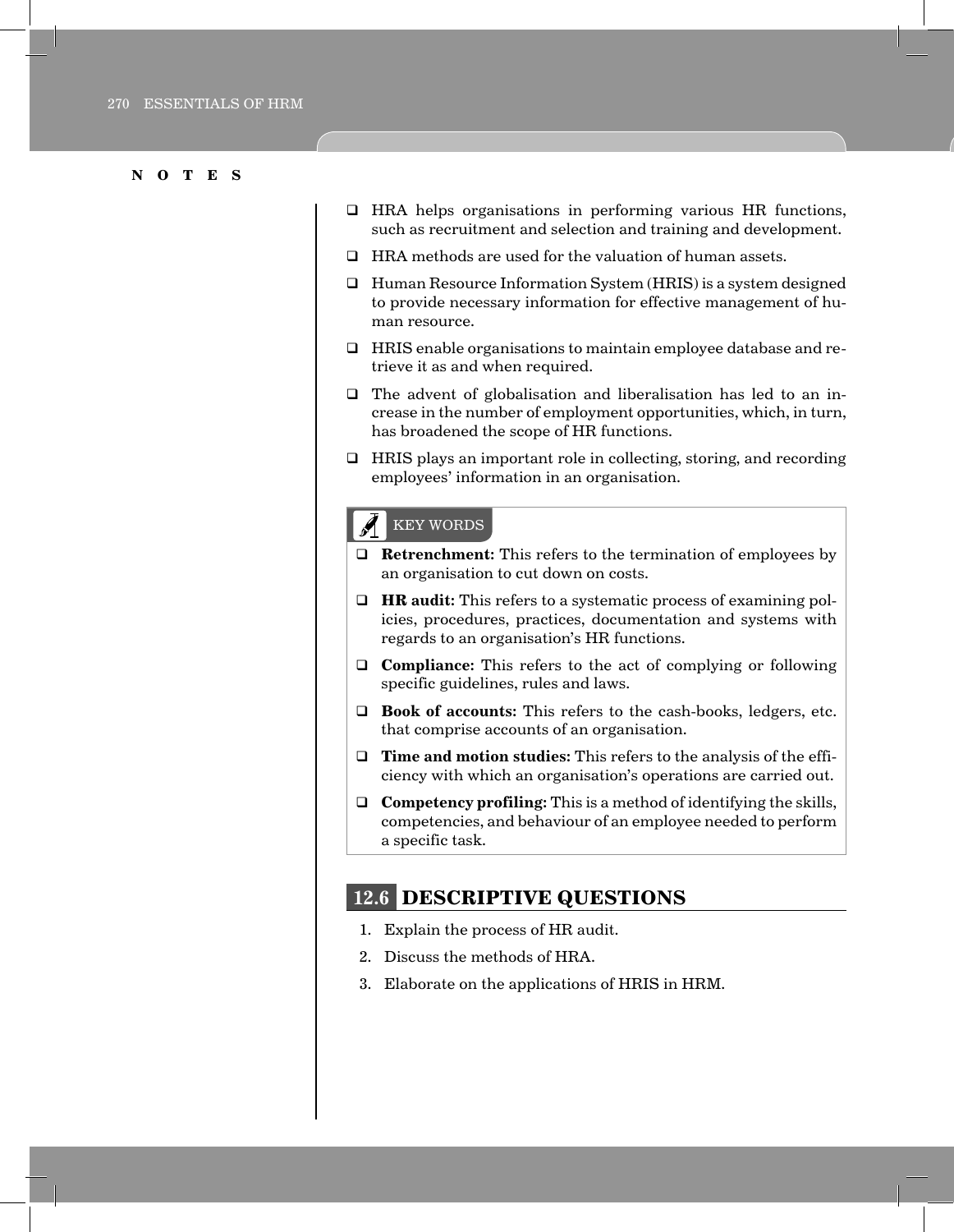# **12.7 ANSWERS and hints**

#### **answers for SELF ASSESSMENT QUESTIONS**

| <b>Topic</b>                     | Q. No | <b>Answers</b>                   |
|----------------------------------|-------|----------------------------------|
| HR Audit                         | 1.    | c. Gathering the background data |
|                                  | 2.    | Uniformity                       |
| HR Accounting                    | 3.    | True                             |
|                                  | 4.    | b. Standard cost                 |
| HR Information<br>Systems (HRIS) | 5.    | True                             |
|                                  | 6.    | c. Data Maintenance              |
|                                  | 7.    | False                            |

#### **hints for DESCRIPTIVE QUESTIONS**

- 1. The HR audit process involves a number of steps, i.e. determining the objectives of the HR audit, gathering the background data, formulating the audit plan, developing the audit report and acting based on the report. Refer to section **12.2 HR Audit**.
- 2. There are mainly two types of methods of HRA, i.e. cost-based method and value-based method. The cost-based methods involve historical cost, replacement cost and standard cost while the value-based method involves present value of future earnings and expected realisable value. Refer to section **12.3 HR Accounting**.
- 3. HRIS can be applied in HRM in various ways, for example, job description, training and development, performance appraisal, retention strategy, etc. Refer to section **12.4 HR Information Systems (HRIS)**.

## **12.8 SUGGESTED READING FOR REFERENCE**

#### **SUGGESTED READINGS**

- Chhabra, N. T. (2005). Human Resource Management: Concepts and Issues. (1st ed.) New Delhi: Dhanpat Rai & Co. Pvt. Ltd.
- Durai, P. (2010). Human Resource Management. (1st ed.) Noida: Dorling Kindersley (India) Pvt. Ltd.
- Biswas, D., B. and Director, S. (2013). How to Use Finance and Accounting in HR (Collection). (1st ed.) New Jersey: FT Press.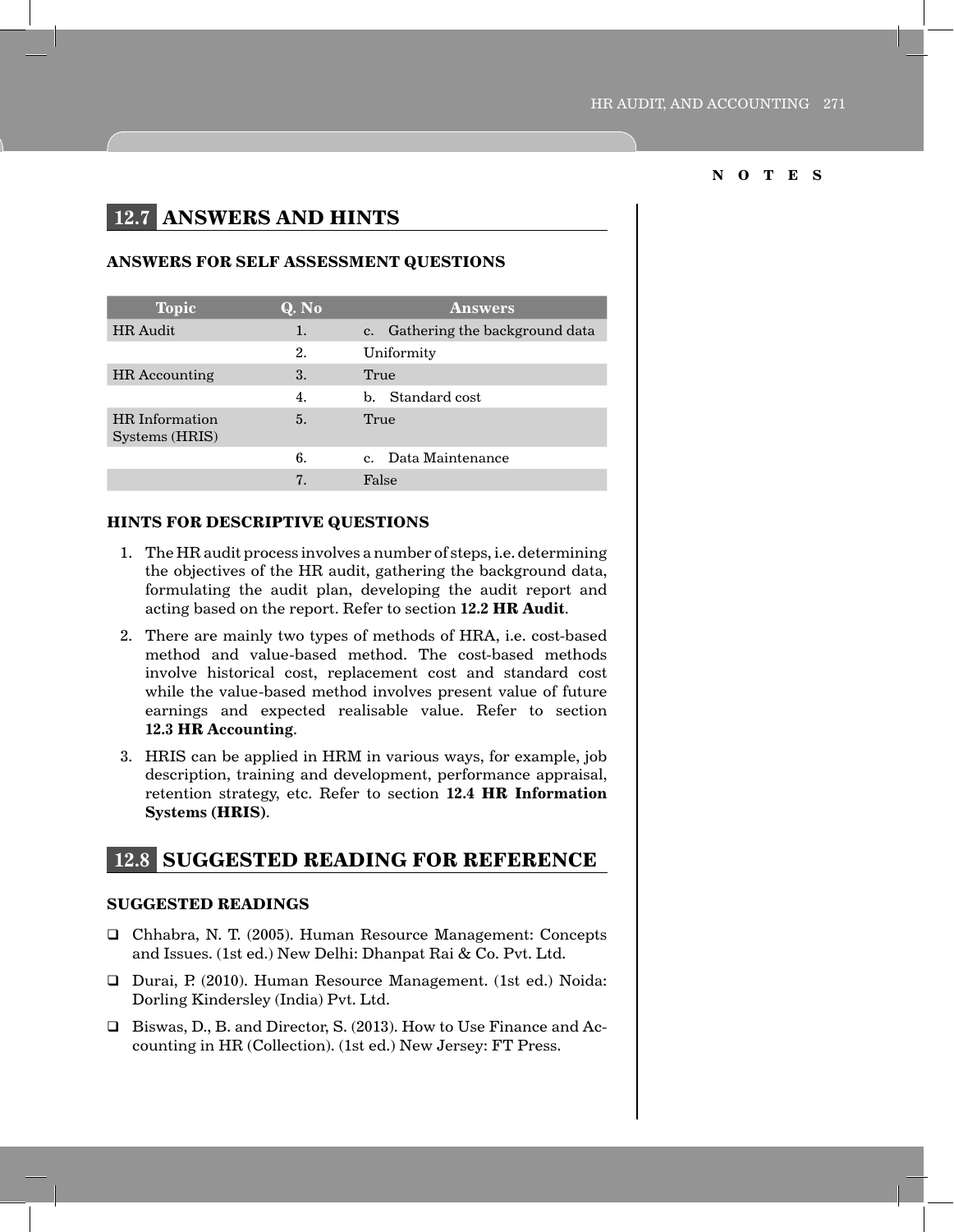- Rao, L., P. (2008). Enriching Human Capital through Training and Development. (1st ed.) New Delhi: Excel Books.
- Idea Group Inc. (IGI) (2010). Information Resources Management: Concepts, Methodologies, Tools and Applications. (1st ed.) Hershey: USA
- Bhattacharya, K., D. (2006). Human Resource Planning. (2nd ed.) New Delhi: Excel Books.
- Swanepoel, S., P. (2008). South African Human Resource Management: Theory & Practice. (4th ed.) Lansdowne: Juta & Co. Ltd.
- Regis, R. (2008). Strategic Human Resource Management and Development. (1st ed.) New Delhi: Excel Books.
- Bhatia, K. and Mittal, S. (2009). Manpower Development and Technological Change. (1st ed.) New Delhi: Excel Books.

#### **E-REFERENCES**

- Dcsconsulting.co.za. (2014). Human Resources Audit. Retrieved 5 August 2014, from http://www.dcsconsulting.co.za/Services/Human Resources/jit default 13.HR Audit.html
- Giobrancoconsulting.com. (2014). What is an HR Audit and why do we need one?|Gio Branco Consulting. Retrieved 5 August 2014, from http://www.giobrancoconsulting.com/what-is-an-hr-auditand-why-do-we-need-one/
- Whatishumanresource.com. (2014). Objectives and benefits of Human Resource Auditing - what is human resource? Retrieved 5 August 2014, from http://www.whatishumanresource.com/objectives-and-benefits-of-Human-Resource-auditing
- □ Importance of Human Resource Auditing. (2014). Retrieved 5 August 2014, from http://www.floorit.info/index.php/human-resource/ humar-resource/understanding/369-importance-of-human-resource-auditing
- Young HR Manager. (2010). The Importance and Benefits of Human Resources Audits. Retrieved 5 August 2014, from http://www. younghrmanager.com/the-importance-and-benefits-of-human-resources-audits
- Ccsenet.org. (2014). Retrieved 5 August 2014, from http://www. ccsenet.org/journal/index.php/ibr/article/viewFile/15370/10433
- Whatishumanresource.com. (2014). Human Resource Accounting - what is human resource? Retrieved 5 August 2014, from http:// www.whatishumanresource.com/Human-Resource--accountingHrlink.in. (2014). The need for human resource accounting.